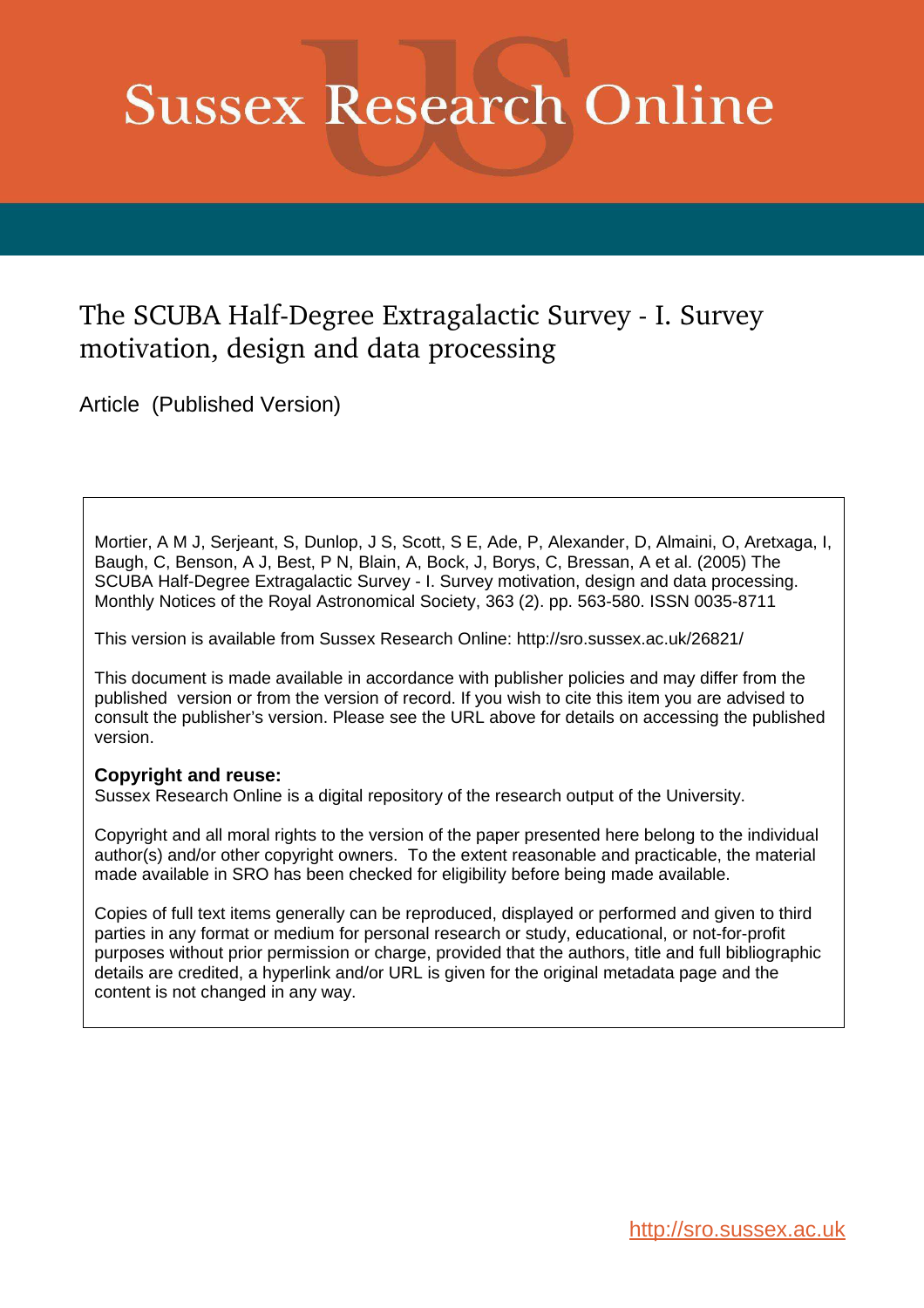# **The SCUBA Half-Degree Extragalactic Survey – I. Survey motivation, design and data processing**

A. M. J. Mortier,<sup>1★</sup> S. Serjeant,<sup>1</sup> J. S. Dunlop,<sup>2</sup> S. E. Scott,<sup>2</sup> P. Ade,<sup>3</sup> D. Alexander,<sup>17</sup> O. Almaini,<sup>4</sup> I. Aretxaga,<sup>5</sup> C. Baugh,<sup>6</sup> A. J. Benson,<sup>7</sup> P. N. Best,<sup>2</sup> A. Blain,<sup>8</sup> J. Bock,<sup>9</sup> C. Borys, A. Bressan,  $^{10}$  C. Carilli,  $^{11}$  E. L. Chapin,  $^{5,14}$  S. Chapman,  $^{8}$  D. L. Clements,  $^{12}$ K. Coppin,<sup>13</sup> M. Crawford,<sup>2</sup> M. Devlin,<sup>14</sup> S. Dicker,<sup>14</sup> L. Dunne,<sup>4</sup> S. A. Eales,<sup>3</sup> A. C. Edge, D. Farrah,  $^{15}$  M. Fox,  $^{12}$  C. Frenk,  $6$  E. Gaztañaga,  $^{5,16}$  W. K. Gear,  $^3$ E. Gonzales-Solares,  $^{17}$  G. L. Granato,  $^{10}$  T. R. Greve,  $^{8}$  J. A. Grimes,  $^{7}$  J. Gundersen,  $^{18}$ M. Halpern,<sup>13</sup> P. Hargrave,<sup>3</sup> D. H. Hughes,<sup>5</sup> R. J. Ivison,<sup>2,19</sup> M. J. Jarvis,<sup>7</sup> T. Jenness,<sup>20</sup> R. Jimenez,<sup>14</sup> E. van Kampen,<sup>2,21</sup> A. King,<sup>12</sup> C. Lacey,<sup>6</sup> A. Lawrence,<sup>2</sup> K. Lepage,<sup>13</sup> R. G. Mann,<sup>2</sup> G. Marsden,<sup>13</sup> P. Mauskopf,<sup>3</sup> B. Netterfield,<sup>22</sup> S. Oliver,<sup>23</sup> L. Olmi,<sup>24</sup> M. J. Page,<sup>25</sup> J. A. Peacock,<sup>2</sup> C. P. Pearson,<sup>26</sup> W. J. Percival,<sup>2</sup> A. Pope,<sup>13</sup> R. S. Priddey,<sup>27</sup> S. Rawlings,<sup>7</sup> N. Roche,<sup>2</sup> M. Rowan-Robinson,<sup>12</sup> D. Scott,<sup>13</sup> K. Sekiguchi,<sup>28</sup> M. Seigar,<sup>20,29</sup> L. Silva,<sup>30</sup> C. Simpson,<sup>31</sup> I. Smail,<sup>6</sup> J. A. Stevens,<sup>19</sup> T. Takagi,<sup>1</sup> G. Tucker,<sup>32</sup> C. Vlahakis,<sup>3</sup> I. Waddington,<sup>23</sup> J. Wagg,<sup>5</sup> M. Watson,<sup>33</sup> C. Willott<sup>34</sup> and M. Vaccari<sup>12</sup>

*Centre for Astrophysics and Planetary Science, School of Physical Sciences, University of Kent, Canterbury, Kent CT2 7NR*

*Institute for Astronomy, University of Edinburgh, Royal Observatory, Blackford Hill, Edinburgh EH9 3HJ*

*Cardiff School of Physics and Astronomy, Cardiff University, 5, The Parade, Cardiff CF24 3YB*

*The School of Physics and Astronomy, University of Nottingham, University Park, Nottingham NG7 2RD*

*Instituto Nacional de Astrof´ısica, Optica y Electr ´ onica (INAOE), Apartado Postal 51 y 216, 72000 Puebla, Puebla, Mexico ´*

*Institute for Computational Cosmology, University of Durham, South Road, Durham DH1 3LE*

*Department of Astrophysics, Denys Wilkinson Building, Keble Road, Oxford OX1 3RH*

*Caltech, 1200 E. California Blvd, CA 91125-0001, USA*

*Jet Propulsion Laboratory, 4800 Oak Grove Drive, Pasadena, CA 91109, USA*

*Osservatorio Astronomico di Padova, Vicolo dell'Osservatorio, 5, I-35122 Padova, Italy*

*National Radio Astronomy Observatory, PO Box O, Socorro, NM 87801, USA*

*Astrophysics Group, Blackett Laboratory, Imperial College, Prince Consort Rd., London SW7 2BW*

*Department of Physics & Astronomy, University of Pennsylvania, 209 South 33rd Street, Philadelphia, PA 19104-6396, USA*

*Infrared Processing Analysis Center, California Institute of Technology, Jet Propulsion Laboratory, Pasadena, CA 91125, USA*

*Institut d'Estudis Espacials de Catalunya, IEEC/CSIC, c/Gran Capita 2-4, 08034 Barcelona, Spain*

*Institute of Astronomy, University of Cambridge, Madingley Road, Cambridge CB3 0HA*

*Experimental Cosmology Lab, Department of Physics, University of Miami, 1320 Campo Sano Drive, Coral Gables, FL 33146, USA*

*UK ATC, Royal Observatory, Blackford Hill, Edinburgh EH9 3HJ*

<sup>20</sup>Joint Astronomy Centre, 660 N. A'ohōkū Place, University Park, Hilo, HI 96720, USA

*Institute for Astrophysics, University of Innsbruck, Technikerstr. 25, A-6020 Innsbruck, Austria*

*Department of Astronomy and Astrophysics, University of Toronto, 60 St. George Street, Toronto, Ontario M5S 3H8, Canada*

*Astronomy Centre, University of Sussex, Falmer, Brighton BN1 9QH*

*Osservatorio Astrofisico di Arcetri, Largo E. Fermi 5, I-50125 Firenze, Italy*

*Mullard Space Science Laboratory (MSSL), University College London, Holmbury St. Mary, Dorking, Surrey RH5 6NT*

*Institute of Space and Astronautical Science (ISAS), Yoshinodai 3-1-1, Sagamihara, Kanagawa 229 8510, Japan*

*Department of Physics, Astronomy & Mathematics, University of Hertfordshire, College Lane, Hatfield, Hertfordshire AL10 9AB*

*Subaru Telescope, National Astronomical Observatory of Japan, 650 North A'ohoku Place, Hilo, HI 96720, USA*

*Department of Physics & Astronomy, University of California Irvine, 4129 Frederick Reines Hall, Irvine, CA 92697-4575, USA*

*Osservatorio Astronomico di Trieste, Via Tiepolo 11, I-34131 Trieste, Italy*

*Department of Physics, University of Durham, South Road, Durham DH1 3LE*

*Department of Physics, Brown University, 182 Hope Street, Box 1843, Providence, RI 02912, USA*

*Department of Physics & Astronomy, University of Leicester, Leicester LE1 7RH*

*Herzberg Institute of Astrophysics, National Research Council, 5071 West Saanich Road, Victoria, British Columbia V9E 2E7, Canada*

⋆E-mail: amjb2@star.kent.ac.uk

*Department of Physics & Astronomy, University of British Columbia, 6224 Agricultural Road, Vancouver, British Columbia V6T 1Z1, Canada*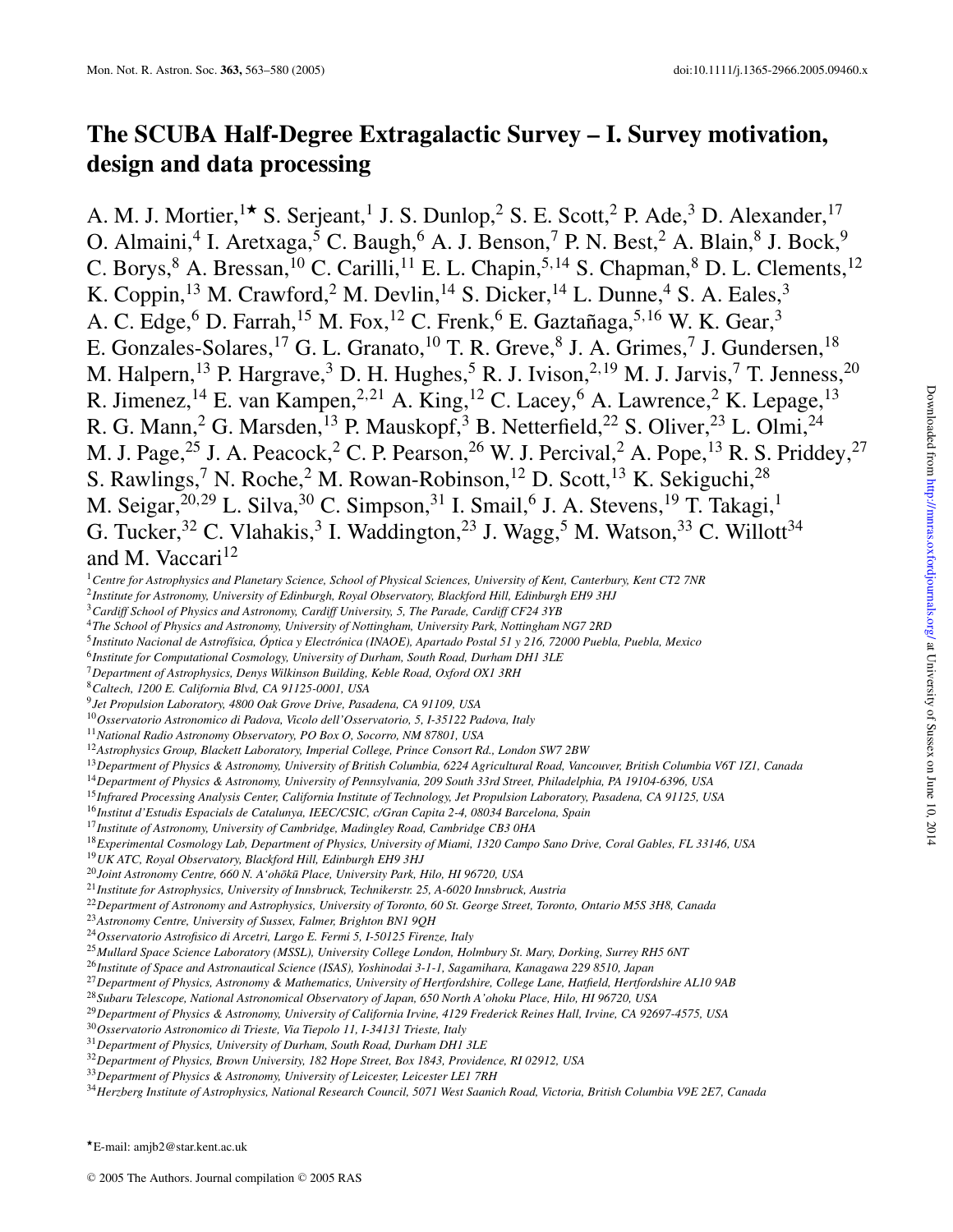Accepted 2005 July 22. Received 2005 June 9; in original form 2004 September 6

## **ABSTRACT**

The Submillimetre Common-User Bolometer Array (SCUBA) Half-Degree Extragalactic Survey (SHADES) is a major new blank-field extragalactic submillimetre (submm) survey currently underway at the James Clerk Maxwell Telescope (JCMT). Ultimately, SHADES aims to cover half a square degree at 450 and 850 µm to a  $4\sigma$  depth of  $\simeq 8$  mJy at 850 µm. Two fields are being observed, the Subaru/*XMM–Newton* Deep Field (SXDF) (02h18<sup>m</sup> <sup>−</sup> <sup>05</sup>◦ ) and the Lockman Hole East  $(10<sup>h</sup>52<sup>m</sup> + 57<sup>°</sup>)$ . The survey has three main aims: (i) to investigate the population of high-redshift submm galaxies and the cosmic history of massive dust-enshrouded star formation activity; (ii) to investigate the clustering properties of submm-selected galaxies in order to determine whether these objects could be progenitors of present-day massive ellipticals; and (iii) to investigate the fraction of submm-selected sources that harbour active galactic nuclei. To achieve these aims requires that the submm data be combined with cospatial information spanning the radio-to-X-ray frequency range. Accordingly, SHADES has been designed to benefit from ultra-deep radio imaging obtained with the Very Large Array (VLA), deep mid-infrared observations from the *Spitzer* Space Telescope, submm mapping by the *Balloon-borne Large Aperture Submillimetre Telescope* (*BLAST*), deep near-infrared imaging with the United Kingdom Infrared Telescope, deep optical imaging with the Subaru Telescope and deep X-ray observations with the *XMM–Newton* observatory. It is expected that the resulting extensive multiwavelength data set will provide complete photometric redshift information accurate to  $\delta z \lesssim 0.5$  as well as detailed spectral energy distributions for the vast majority of the submm-selected sources. In this paper, the first of a series on SHADES, we present an overview of the motivation for the survey, describe the SHADES survey strategy, provide a detailed description of the primary data-analysis pipeline and demonstrate the superiority of our adopted matched-filter source-extraction technique over, for example, Emerson-II style methods. We also report on the progress of the survey. As of 2004 February, 720 arcmin<sup>2</sup> had been mapped with SCUBA (about 40 per cent of the anticipated final total area) to a median  $1\sigma$  depth of 2.2 mJy per beam at 850  $\mu$ m (25 mJy per beam at 450  $\mu$ m), and the sourceextraction routines give a source density of  $650 \pm 50$  sources deg<sup>-2</sup> > 3 $\sigma$  at 850 µm. Although uncorrected for Eddington bias, this source density is more than sufficient for providing enough sources to answer the science goals of SHADES, once half a square degree is observed. A refined reanalysis of the original 8-mJy survey Lockman hole data was carried out in order to evaluate the new data-reduction pipeline. Of the 17 most secure sources in the original sample, 12 have been reconfirmed, including 10 of the 11 for which radio identifications were previously secured.

**Key words:** galaxies: evolution – galaxies: formation – galaxies: starburst – cosmology: observations – infrared: galaxies – submillimetre.

# **1 INTRODUCTION**

Theories of galaxy formation and evolution, embedded within hierarchical structure-formation models, can describe many of the observed features of galaxies (Cole et al. 2000; Granato et al. 2000; Hatton et al. 2003). While local galaxies can in some cases still provide constraints on the high-redshift populations (Panter, Heavens & Jimenez 2003; Heavens et al. 2004), the bulk of the constraints on models of galaxy evolution come either from the integral constraint from the far-infrared background (e.g. Dwek et al. 1998; Gispert, Lagache & Puget 2000, and references therein), or directly from high-redshift galaxy surveys (e.g. Steidel et al. 1999), the most

ground-breaking of which were the Canada–France Redshift Survey (Lilly et al. 1995) and *Hubble Deep Field* North (HDF-N) (Williams et al. 1996).

Such optical surveys have led to a great deal of progress in understanding the assembly of stellar populations, and hierarchical galaxy-formation models are in increasingly good agreement with many (but not all) of these observations (e.g. Guiderdoni et al. 1998; Blain 1999; Kauffmann et al. 1999; van Kampen, Jimenez & Peacock 1999; Cole et al. 2000; Somerville, Primack & Faber 2001).

However, the discovery of a substantial population of faint submillimetre (submm) galaxies (Smail, Ivison & Blain 1997; Barger et al. 1998; Hughes et al. 1998) has posed serious problems for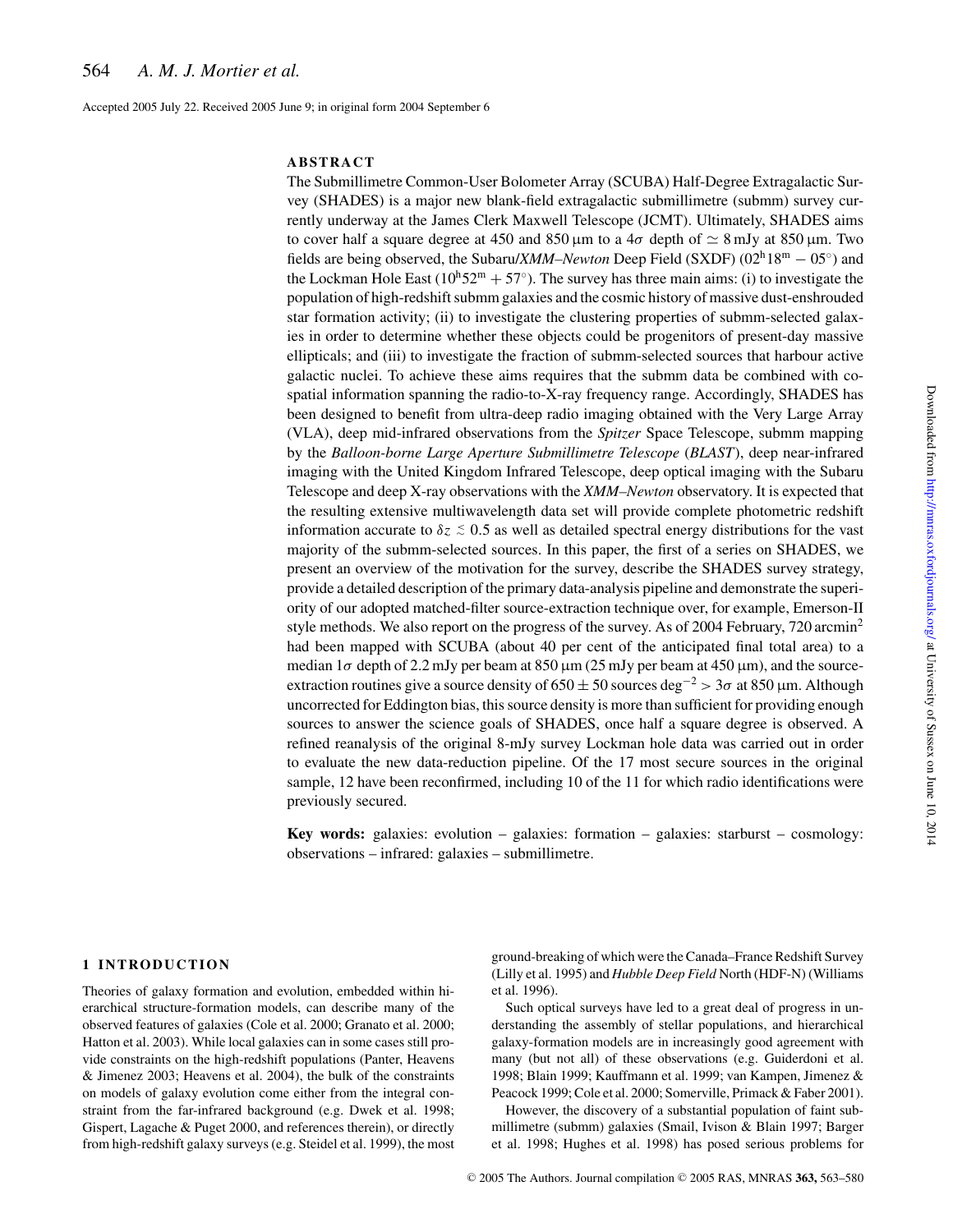the current generation of galaxy-formation models based on hierarchical structure growth. Models of the optical/ultraviolet (UV) spectral energy distributions (SEDs) of the galaxy population in the HDF-N (Thompson, Weymann & Storrie-Lombardi 2001) predict only submilliJansky/µJy-level 850-µm flux densities, but the submm point sources in the HDF-N field have  $850$ - $\mu$ m flux densities of several mJy (Hughes et al. 1998; Borys et al. 2003; Serjeant et al. 2003a). This shows that there is a population of starforming galaxies that are heavily obscured by dust and have much higher infrared luminosities than would be inferred from the optical/UV observations alone. If these galaxies are at high redshifts (as current data imply), and if their emission is powered by star formation with a standard solar neighbourhood initial mass function (IMF), then their observed 850-µm flux densities of several mJy imply star formation rates  $\sim$ 1000 M<sub>○</sub> yr<sup>-1</sup>. Moreover, the farinfrared (FIR) luminosity density implied by the submm galaxy population suggests that these infrared-luminous galaxies contributed several tens of per cent of the volume-averaged star formation density at  $z \approx 2$  (e.g. Smail et al. 1997; Barger, Cowie & Sanders 1999).

One attractive interpretation of the submm galaxy population is that these violently star-forming galaxies are progenitors of presentday massive ellipticals (Hughes et al. 1998; Scott et al. 2002). There are four main pieces of evidence in support of this (e.g. Dunlop 2002). First, the star formation rates inferred from the submm flux densities are sufficient to construct the stellar population of even the most-massive elliptical galaxy in ∼1 Gyr; secondly, the *K*-band morphologies of submm-selected galaxies resemble those of radio galaxies, which locally are hosted in giant ellipticals (e.g. Lutz et al. 2001); thirdly, the comoving number density of bright submm sources in the redshift interval  $z \approx 2-3$  is comparable with the present-day number density of bright  $>2-3$   $L^{\star}$  ellipticals (Scott et al. 2002); and fourthly, tentative detections of clustering suggest that the submm galaxies trace the collapse of rare, high density overdensities at high redshift (Almaini et al. 2003; Greve et al. 2004; Blain et al. 2004b). Furthermore, the high dynamical masses suggested by CO observations imply massive systems, and the gas masses implied by the CO luminosities suggest extensive star formation (Genzel et al. 2003); also, the dynamical gas and stellar masses estimated in the rest-frame optical/UV for these galaxies indicate that they are both massive and gas-rich and already contain significant stellar population (Smail et al. 2004; Swinbank et al. 2004).

A complication to this interpretation is that theory suggests a less-direct relation between local galaxies and their high-redshift antecedents. Cold dark matter (CDM) simulations inevitably predict that massive galaxies today are assembled hierarchically from a large number of smaller fragments that existed at high redshift. Conversely, the majority of the rare early collapsing objects at *z* ≃ 2–3 should be found inside massive galaxies at the present (Baugh et al. 1998). If this is true, then it suggests a more detailed set of questions that new, larger submm surveys should attempt to settle: (i) what fraction of present-day massive ellipticals have merged with at least one Submillimetre Common-User Bolometer Array (SCUBA) galaxy? (ii) what fraction of SCUBA galaxies will end-up in a present-day massive elliptical? and (iii) if the answer to the second question is close to 100 per cent, how close are the SCUBA galaxies to the end of the merger process? There are claims (Bell et al. 2004) that the total mass of stars in ellipticals has roughly doubled since redshift  $z = 1$ . If this increase applies to the most luminous ellipticals, this would mean that most present ellipticals were only in the earliest phases of assembly at  $z = 2-3$ . There is thus

some uncertainty over whether a given SCUBA galaxy represents a late phase in the construction of an elliptical, or an early phase in the assembly of its nucleus. Uncertainties in the true star formation rate and the possible lifetime of the starburst contribute to this uncertainty, which can only be addressed statistically by looking at the population as a whole.

Detailed models of the hierarchical assembly of galaxies based on standard prescriptions for gas cooling, star formation and feedback, in general, do not predict large numbers of SCUBA galaxies with star formation rates ∼1000 M<sub>○</sub> yr<sup>-1</sup>. However, Baugh et al. (2005) have<br>there with the channel worker south and additivitational shown that the observed number counts and redshift distributions of the submm sources can be reproduced in CDM models if the star formation in these objects is occurring with a top-heavy IMF (e.g. Larson 1998), implying that the same submm flux can be produced with star formation rates ∼5 times lower than for a Salpeter IMF. An alternative model that can explain the submm galaxies within the framework of CDM is that of Granato et al. (2004), who propose modifications to the treatments of gas cooling and feedback, as opposed to modifications to the IMF. Finally, the treatment of virialization and the survival of subhaloes in the model of van Kampen et al. (1999) produces star formation histories, which allow for much higher star formation rates at early times (especially in bursts), and therefore predicts sufficient number of submm galaxies at high redshifts (van Kampen 2003). The SCUBA Half-Degree Extragalactic Survey (SHADES) will provide the means to distinguish between these and other alternatives (van Kampen et al. 2005).

Of course, the radical possibility that the hierarchical orthodoxy may be flawed in some way is worth keeping open, in order that the standard theory can be properly verified. Furthermore, even the interpretation of all SCUBA sources as dusty starbursts could still be subject to future revision. Although the majority of the bright submm sources have secure extragalactic identifications, and in many cases redshifts, it remains possible (albeit increasingly unlikely) that a fraction of submm objects could be Galactic in origin (Sciama 2000; Lawrence 2001). Even accepting that the sources are extragalactic, the starburst model is not unchallenged: Efstathiou & Rowan-Robinson (2003) and Kaviani, Haehnelt & Kauffmann (2003) have successfully modelled the emission of some submm sources as extended cirrus in galaxies heated by the interstellar radiation field. This is possible partly because the farinfrared colour temperatures are not well constrained with existing data. This interpretation is supported by observational evidence from Farrah et al. (2004), using submm detections of a galaxy at *z* ≃ 0.5 that hosts a Type Ia supernova. The rest-frame optical luminosities and colours of submm galaxies require such cirrus galaxies to be more heavily extinguished than their local counterparts – Efstathiou & Rowan-Robinson find a best-fitting extinction coefficient of *A*<sup>*V*</sup> ≥ 1–3 for the high-redshift galaxies as opposed to *A*<sup>*V*</sup> ≥ 0.4– 0.9 for the local galaxies in their sample. Such an interpretation may be testable using high-resolution observations with the Plateau de Bure Interfermometer, and will be conclusively answered using the Atacama Large Millimeter Array (ALMA) with a spatial resolution of  $\leq 0.1$  arcsec.

At present, the determination of the redshift distribution and clustering of the submm galaxy population offers the best available method to constrain the properties of the overdensities hosting bright submm galaxies, and hence to differentiate between alternative models of galaxy evolution (van Kampen et al. 2005). To this end, the SHADES (http://www.roe.ac.uk/ifa/shades/) consortium is mapping  $0.5 \text{ deg}^2$  with the SCUBA at the James Clerk Maxwell Telescope (JCMT) on Mauna Kea, Hawaii. SHADES expects to produce a complete sample of ∼300 bright submm sources at 850 µm.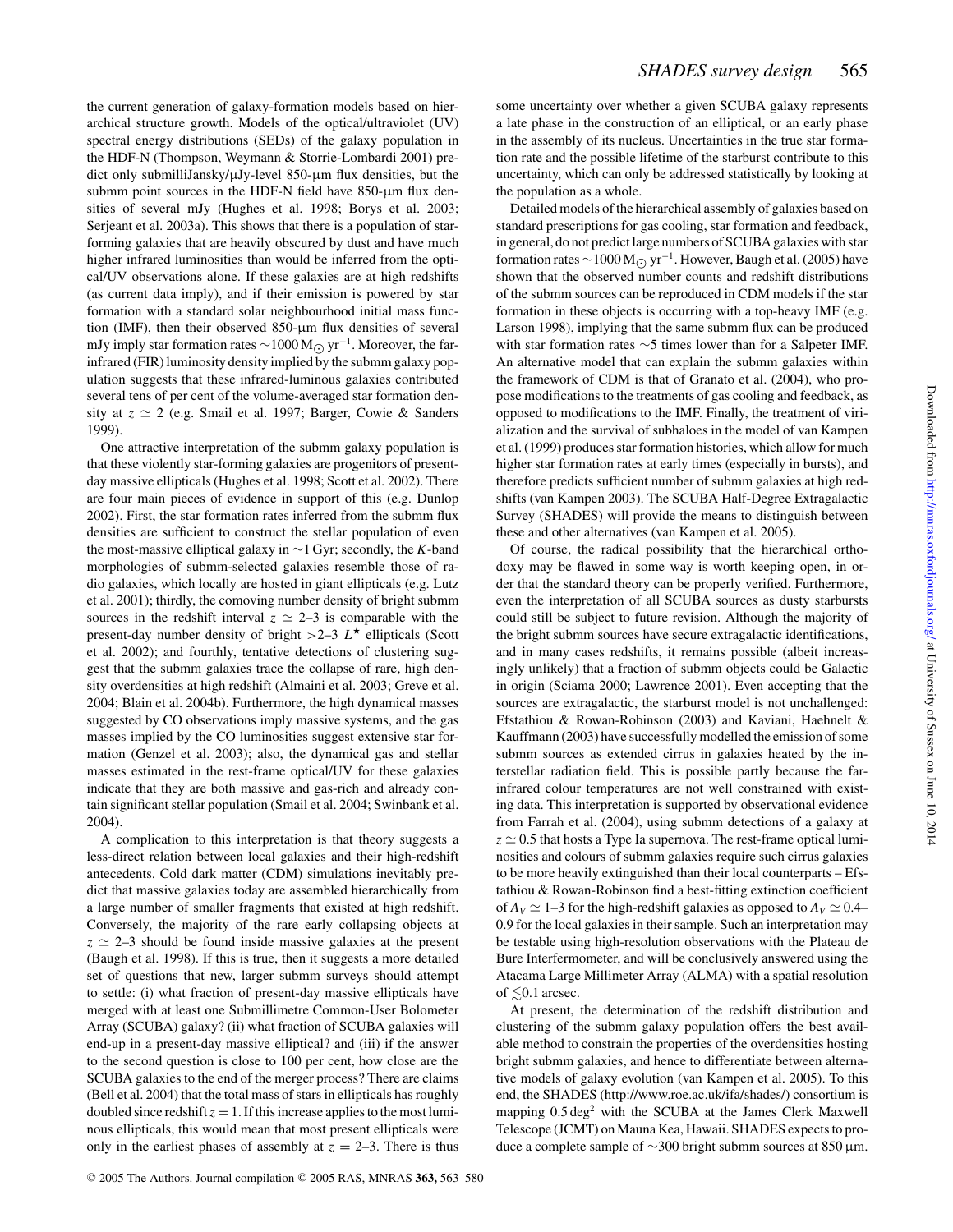The survey is being carried out in fields with abundant supporting multiwavelength data (see Section 3.1 for full details).

In this paper, the first in a series of papers on SHADES, we present an overview of the motivation for the survey, discuss the adopted observing strategy and describe the operation of, and first results from the primary SHADES data-reduction pipeline. However, we stress that three additional and independent reductions of the SHADES data are currently underway within the consortium, and that we aim to take advantage of these multiple reductions to maximize the robustness of the final  $850$ - $\mu$ m source list. These alternative reductions and the outcome of cross-referencing the resulting maps and source lists will be presented elsewhere. The current paper is structured as follows. Section 2 describes the aims of the SHADES survey in more detail and Sections 3 and 4 present the data acquisition and analysis methods being used. Section 5 outlines the source-extraction methods under development for this large survey; in Section 6, we present the progress of the survey so far and Section 7 concludes the paper. Throughout, we assume a cosmology with  $\Omega_M = 0.3$ ,  $\Omega_{\Lambda} =$ 0.7 and a Hubble constant of  $H_0 = 72 \text{ km s}^{-1} \text{ Mpc}^{-1}$ .

# **2 MOTIVATION FOR THE SURVEY**

#### **2.1 Background: the problem of cross-identifications**

The faint optical/near-infrared identifications of submm galaxies (e.g. Lilly et al. 1999; Barger, Cowie & Richards 2000; Clements et al. 2004; Ivison et al. 2002; Smail et al. 2002; Serjeant et al. 2003a,b; Webb et al. 2003; Borys et al. 2004; Dunlop et al. 2004; Wang, Cowie & Barger 2004) and the broad (∼10–15 arcsec) beams of the largest current submm/millimetre-wave telescopes together present difficulties for the unambiguous identification of submm galaxies (Hughes et al. 1998).

However, extensive long-term efforts towards identification made in the radio (e.g. Ivison et al. 2004), supported in some cases by millimetre-wave interferometry (e.g. Downes et al. 1999; Gear et al. 2000; Lutz et al. 2001), have produced radio identifications for∼50– 70 per cent of the brighter submm sources. These radio detections have been successfully exploited to derive accurate (i.e. subarcsec) positions for submm galaxies, thus facilitating further spectroscopic study. As a result, spectroscopic redshifts for approximately 90 radio-detected submm sources have been published to date (Ivison et al. 1998, 2000; Chapman et al. 2003, 2005).

The spectroscopic follow-up is of course biased against those sources at redshifts where no spectral features fall within the spectroscopic range, most notably  $1.2 < z < 1.7$ , and may also exclude the highest-redshift objects (due to the less favourable *K*-correction in the radio waveband compared to the submm for redshifts  $z \gtrsim 3$ ). Together these effects result in moderate incompleteness in the final redshift surveys (Chapman et al. 2005) even if all identifications are robust.

Recently, rapid detections of SCUBA galaxies have been made with the *Spitzer* Space Telescope in integrations of only ∼10 min (Charmandaris et al. 2004; Egami et al. 2004; Frayer et al. 2004; Ivison et al. 2004; Serjeant et al. 2004). This small sample of identifications in conjunction with the abundant *Spitzer* coverage of our fields shows the potential for identification and follow-up of the submm sources.

Despite the radio and the *Spitzer* data, some sources may remain unidentified. Lack of a robust radio or mid-infrared indentification could have five origins: (i) the submm source could be spurious; (ii) the source could be severely flux boosted (Eddington 1913, see Section 6.2); (iii) the radio/far-infrared (IR) emission could be significantly more extended than the Very Large Array (VLA)-synthesized beam; (iv) the characteristic dust temperatures could be low; or (v) the source could be at very high redshift.

Nevertheless, armed with lower-resolution observations with the VLA along with the low-resolution submm imaging to be provided by the*Balloon-borne Large Aperture Submillimetre Telescope* (*BLAST*) (Hughes et al. 2002, see Section 3.1) and mid-infrared imaging from the *Spitzer* Wide-Area Infrared Extragalactic Legacy Survey (SWIRE) (Lonsdale et al. 2003, 2004, see Section 3.1), we anticipate being able to distinguish between these five alternatives for most of the apparently unidentified sources.

The large positional uncertainty of the SCUBA sources may also lead to unreliable identifications. A measure of this is the crossidentification limit, which we define to be one random source per 10 search areas. At this surface density, the likelihood of a spurious identification is given by  $p \le 1 - \exp^{-N(-S)\pi r^2} \simeq 0.1$ , where *r* is 7 arcsec (the half width at half-maximum of the JCMT beam at  $850 \,\mu\text{m}$ ) and  $N(>S)$  is the cumulative source counts of other objects in the identification catalogue with fluxes greater than *S*. Forthe *Spitzer* Infrared Array Camera (IRAC) 3.6- and 4.5-µm bands, the resulting cross-identification limits are 58 and 60 µJy, respectively, well above the SWIRE sensitivity and confusion limits (shown in Table 1). For the IRAC 5.8- and 8.0-µm and *Spitzer* Multiband Imaging Photometer for *Spitzer* (MIPS) 24-µm bands, the crossidentification limits are 48, 44 and  $120 \mu Jy$ , similar to the SWIRE sensitivities but still well above the confusion limit (Fazio et al. 2004; Marleau et al. 2004). The 70- and 160-µm cross-identification limits of 0.93 and 9.1 mJy are well below the confusion and SWIRE sensitivity levels (Dole et al. 2004). This highlights the need for careful analyses to identify the SHADES galaxies at wavelengths shorter than  $24 \mu m$ . Our abundant multiwavelength coverage, especially optical and near-infrared, can be used to find objects by looking at outliers in colour space (e.g. Smail et al. 2002; Webb et al. 2003; Pope et al. 2005).

To illustrate the potential power of the multifrequency/ multifacility approach adopted for SHADES, we have investigated the properties of four template galaxies, whose SEDs have been normalized to the SHADES survey depth of 8 mJy at 850 µm, as the assumed redshift is varied. Table 1 shows the flux densities expected from our four template galaxies. Note the similarity of the SWIRE limits to the Arp 220 model SED flux densities and also to the depth required for reliable identifications. Fig. 1 shows the four example model SEDs as the assumed redshift is varied from  $z = 0$  to  $z =$ 4. The key points illustrated by these models can be summarized as follows.

(i) The Arp 220 SED with the SHADES normalization shows that BLAST detections of Arp 220-like SEDs should be possible to  $z \approx 2-3$  and that detections at 3.6 and 4.5  $\mu$ m in conjunction with non-detections at 5.8, 8 and 24  $\mu$ m can be used to differentiate Arp 220-like SEDs from other forms. The relative number counts of Huang et al. (2004) show that higher wavelength drop-outs do occur; Le Floc'h et al. (2004) using preliminary *Spitzer* MIPS (24 µm) results suggest that the SEDs of high-redshift  $(z \ge 1)$  sources in the Lockman Hole East and the Extended Groth Strip are well fitted by an Arp 220-like model.

(ii) M82 is another prototypical star-forming galaxy and galaxies with M82-like SEDs should be visible at BLAST depths out to  $z \approx 3$ and *Spitzer* SWIRE depths out to  $z \approx 4$  using the IRAC (3.6–8  $\mu$ m) wavebands.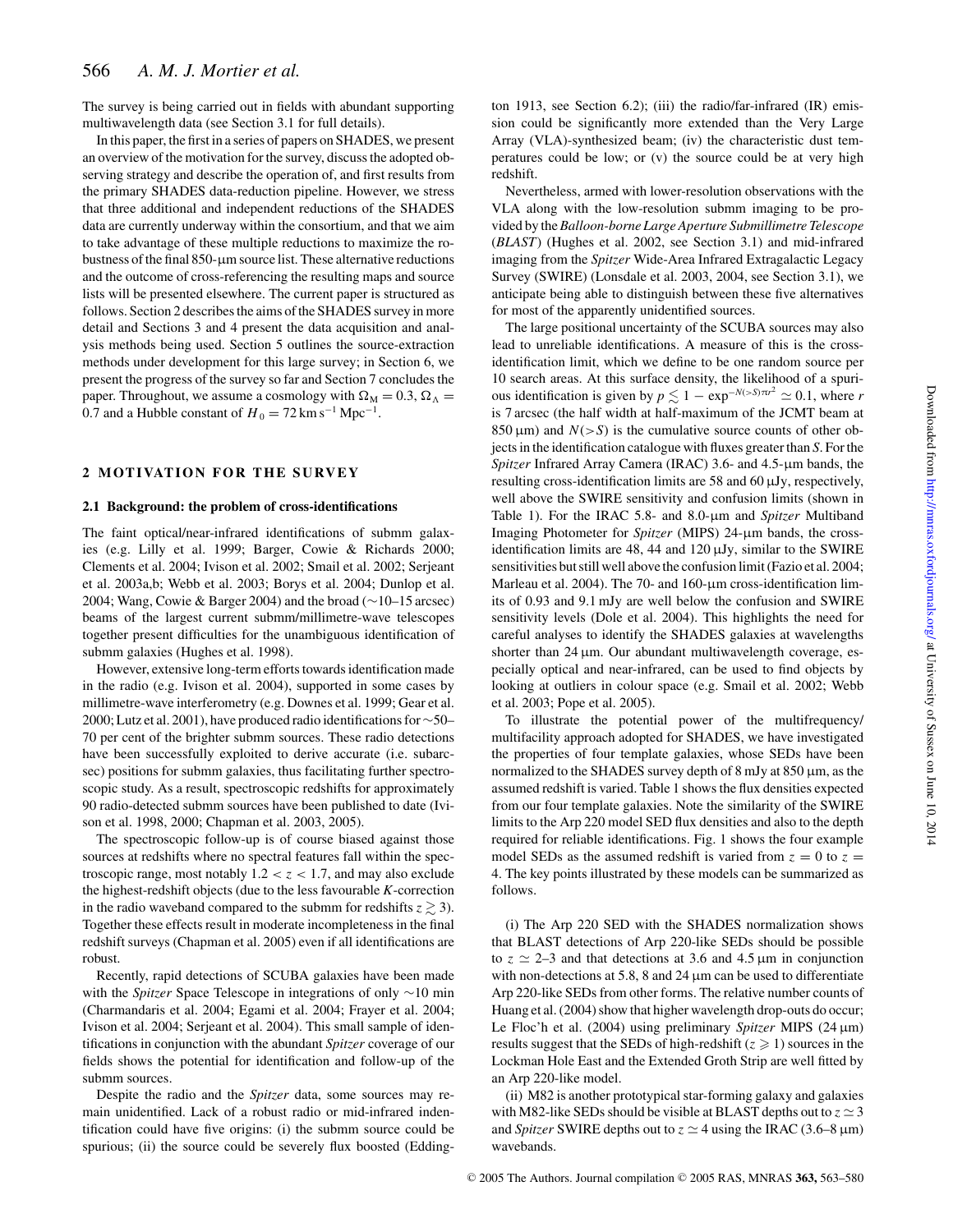| Wavelength                            | $3.6 \mu m$      | $4.5 \mu m$        | $5.8 \mu m$        | $8.0 \mu m$                 | $24 \mu m$            | $70 \mu m$           | $160 \mu m$         |
|---------------------------------------|------------------|--------------------|--------------------|-----------------------------|-----------------------|----------------------|---------------------|
| SWIRE $5\sigma$ in 500 s <sup>a</sup> | $3.7 \mu Jv$     | $5.3 \mu Jv$       | $48 \mu Jy$        | $37.7 \text{ }\mu\text{Jy}$ | $106 \mu Jy$          | $6 \,\mathrm{mJy}^a$ | $50 \mathrm{mJy}^a$ |
| $S_{\text{conf}}^b$                   | $1.5 \mu Jy^d$   | $1.5 \mu Jy^d$     | $8.3 \mu Jy^d$     | 5.4 $\mu$ J $v^d$           | $88 \mu Jy^e$         | 5.3 mJ $v^f$         | $48 \text{ mJy}$    |
| $N_{\rm src}^c$                       | 1.7 <sup>d</sup> | $1.4^{d}$          | $0.84^{d}$         | $0.81^{d}$                  | $0.13^{e}$            | $0.009^{t}$          | $0.003^{t}$         |
| ARP 220 $z = 2^*$                     | $22 \mu Jy$      | $23 \mu Jy$        | $26 \mu Jy$        | $17 \mu Jy$                 | $0.21 \text{ mJy}$    | $3.7 \text{ mJy}$    | $62 \,\mathrm{mJy}$ |
| ARP 220 $z = 4^{\star}$               | $3.5 \mu Jy$     | $5.2 \mu Jv$       | $6.1 \mu Jy$       | $6.9 \mu Jy$                | $6.0 \mu Jy$          | $0.17 \text{ mJy}$   | $4.3 \text{ mJy}$   |
| NGC 1068 $z = 2^*$                    | $9.6 \mu Jy$     | $22 \mu Jy$        | $55 \mu Jy$        | $0.16 \,\mathrm{mJy}$       | $3.3 \text{ mJy}$     | $16 \,\mathrm{mJy}$  | $32 \,\mathrm{mJy}$ |
| NGC 1068 $z = 3^*$                    | $2.6 \mu Jy$     | $3.9 \mu Jv$       | $10 \mu Jv$        | $32 \mu Jy$                 | $0.86 \,\mathrm{mJy}$ | $5.4 \text{ mJy}$    | $12 \,\mathrm{mJy}$ |
| M82 $z = 2^{\star}$                   | $74 \mu Jy$      | $0.11 \text{ mJy}$ | $0.15 \text{ mJy}$ | $0.11 \text{ mJy}$          | $1.4 \text{ mJy}$     | $9.6 \,\mathrm{mJy}$ | $58 \,\mathrm{mJy}$ |
| M82 $z = 4^{\star}$                   | $4.2 \mu Jy$     | $10 \mu Jv$        | $19 \mu Jv$        | $36 \mu Jy$                 | $38 \mu Jy$           | $1.1 \text{ mJy}$    | $5.3 \text{ mJy}$   |
| HR10 $z = 2^{\star}$                  | $71 \mu Jy$      | $0.12 \text{ mJy}$ | $0.15 \text{ mJy}$ | $0.11 \text{ mJy}$          | $0.36 \text{ mJy}$    | $6.6 \,\mathrm{mJy}$ | $44 \,\mathrm{mJy}$ |
| HR10 $z = 4^{\star}$                  | $2.4 \mu Jy$     | $6.6 \mu Jy$       | $19 \mu Jv$        | $39 \mu Jy$                 | $20 \mu Jv$           | $0.28 \text{ mJy}$   | $5.0$ mJy           |

**Table 1.** Comparison of the *Spitzer* survey flux-density limits with galaxy populations normalized to the SHADES depth of 8 mJy at 850 µm. Also listed are the effective cross-identification limits (as described in the text).

*<sup>a</sup>*SWIRE limits from Lonsdale et al. (2004). The SWIRE team is currently reassessing the observing strategy due to the degraded MIPS sensitivities. The values shown here for 70- and 160-µm sensitivities are pre-flight estimates only. <sup>*b*</sup>Confusion limit from observed source counts, of one source per 40 SCUBA beams (7-arcsec radius circle). <sup>*c*</sup>Number of observed sources per SCUBA 850-µm beam (7-arcsec radius circle) greater than the SWIRE limit. <sup>*d*</sup>Number counts from Fazio et al. (2004). <sup>*e*</sup>Number counts from Marleau et al. (2004). <sup>*f*</sup>Number counts from Dole et al. (2004).



Figure 1. Model spectral energy distribution (SED) plots of template galaxies with survey sensitivities overplotted. Filled circles: SWIRE sensitivities 500 s, 5σ (Lonsdale et al. 2004). Open triangles: the pre-flight *Spitzer* sensitivities for 70 and 160 µm are shown whilst the SWIRE team reassesses its observing strategy due to the degraded MIPS sensitivities, although currently these are expected to be two to three times worse. Filled triangles: the pre-flight BLAST confusion limit estimates [derived from Rowan-Robinson (2001)] of 25 mJy; the sensitivity estimates (Hughes et al. 2002) are in the range 15–25 mJy. Filled diamonds: SHADES survey sensitivities of 8 mJy at 850 µm and 75 mJy at 450 µm. Models have been normalized to the SHADES survey depth of 8 mJy at 850 µm. Top left-hand panel: Arp 220 – a highly obscured local starburst galaxy [note: it is also a ULIRG Elbaz et al. (2002)]. Top right-hand panel: NGC1068 – a typical Seyfert galaxy (Efstathiou, Hough & Young 1995). Bottom left-hand panel: M82 – an irregular dusty star-forming galaxy (Efstathiou et al. 2000). Bottom right-hand panel: HR10 – a high-redshift and extremely-red galaxy (Takagi, Hanami & Arimoto 2004). Bolometric (3-1000 µm rest frame) luminosities for each model, as normalized, are shown in the legends.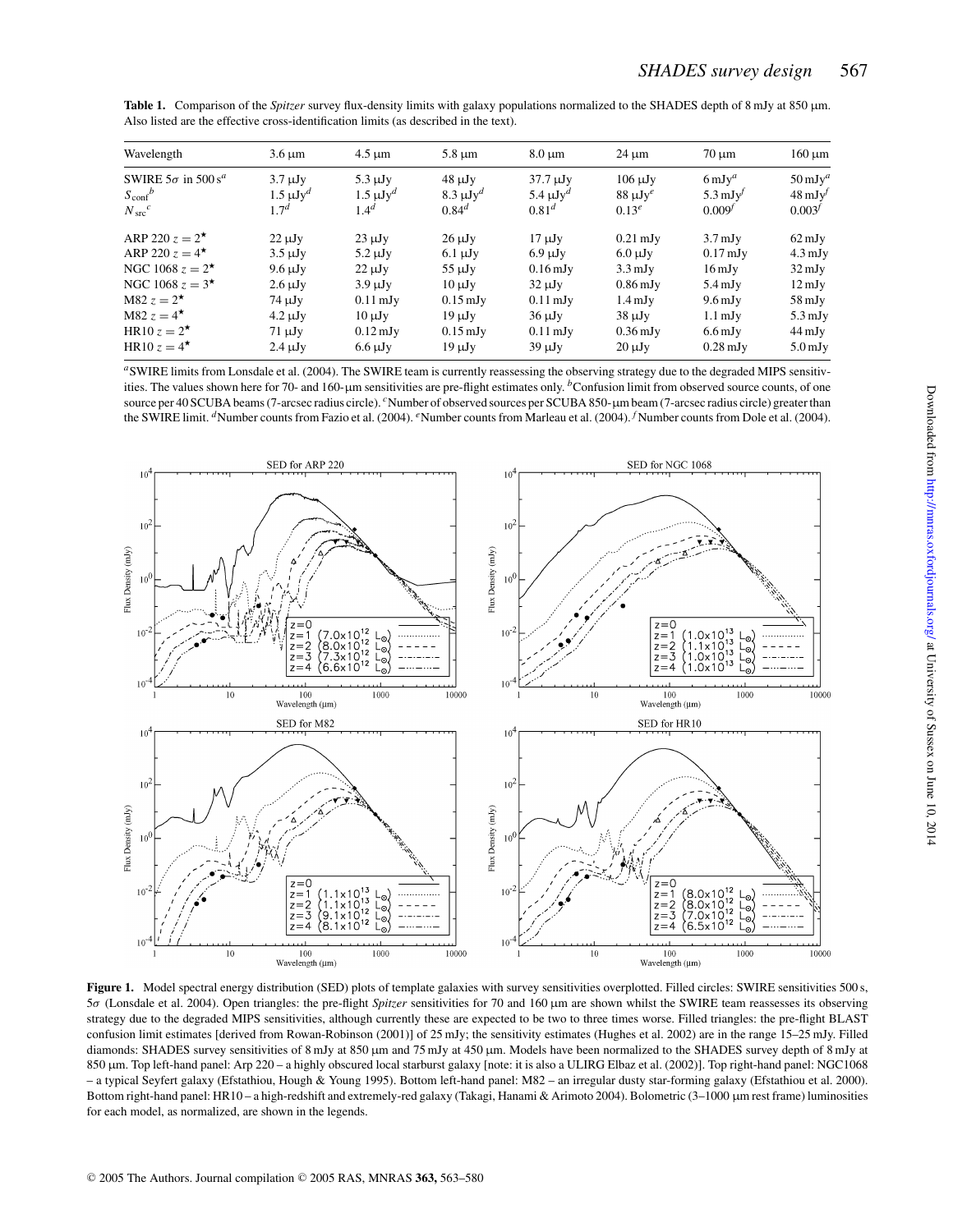(iii) The SED of HR10, a high-redshift and extremely red galaxy, is well matched out to redshifts of  $z \approx 2-3$  with BLAST and  $z \approx 3-4$ at shorter wavelengths. HR10 would be defined as an ultraluminous infrared galaxy (ULIRG) by its infrared luminosity.

(iv) The SED of NGC 1068, dominated by an AGN-heated dusty torus, is discussed in more depth in Section 2.2.3

These models illustrate that the mid-infrared and far-infrared fluxdensity limits for the coverage of the SHADES fields will detect submm galaxies to redshifts  $z \lesssim 4$ , comparable to that from the deepest radio integrations. We can confirm these expectations using the properties of existing SCUBA galaxies, which have been detected at 24  $\mu$ m (Egami et al. 2004; Frayer et al. 2004). These have been found to have 24-µm flux densities ranging from 80 to  $2800 \mu Jy$ , although the median flux is  $230 \mu Jy$  and half of the detections lie in the range 160–370 µJy. Such measurements compare favourably with the anticipated SWIRE  $5\sigma$  survey limit of 105  $\mu$ Jy at 24 µm (Lonsdale et al. 2004). The deeper *Spitzer* Guaranteed Time Observations (GTO) data may also detect many of the submm galaxies at other wavelengths.

#### **2.2 SHADES science goals**

# *2.2.1 Measurement of the cosmic history of massive dust-enshrouded star formation activity*

A key constraint in the phenomenology of galaxy formation is the cosmic history of dust-enshrouded star formation, observed via the evolution of far-infrared luminosity density. The flat submm selection function is well known to give submm galaxy surveys an informative constraint on the far-infrared luminosity density throughout most of the Hubble Volume (e.g. Franceschini et al. 1991; Blain & Longair 1996). Spectroscopic redshifts or photometric redshift estimates are clearly essential to constrain the evolving far-infrared luminosity density, but the identifications have proved challenging (see above). Moreover, even when secure identifications are available, the optical or near-infrared spectroscopic follow-up observations are time-consuming, typically requiring >2 h of integration on each target with 8–10 m class telescopes, and are not guaranteed of success (e.g. Chapman et al. 2003; Simpson et al 2004).

However, even in the absence of an optical or near-infrared identification, photometric redshifts can still be derived on the basis of long-wavelength (i.e. radio to far-infrared) photometry. The simplest of these methods uses a single colour ratio between observations at 850 µm and 1.4 GHz (Carilli & Yun 1999; Dunne, Clements & Eales 2000; Rengarajan & Takeuchi 2001) to discriminate between lowand high-*z* star-forming galaxies. This method applied to a sample of 30 sources (Ivison et al. 2002) produces estimated redshifts accurate to  $\delta z \simeq 0.4$ –1.5.

Despite the dust temperature–redshift degeneracy present in farinfrared (FIR) sources (Blain 1999; Blain, Barnard & Chapman 2003), extension of this method to include multiple colour information in the radio to submm bands allows the derivation of photometric redshifts with accuracies of  $\delta z \simeq 0.5$  or better (Hughes et al. 2002; Yun & Carilli 2002; Aretxaga et al. 2003; Wiklind 2003; Aretxaga, Hughes & Dunlop 2005), even taking into account the full range of dust properties present in the local galaxy analogues. The most recent comparison of photometric and spectroscopic redshifts for blank-field submm sources yields a dispersion of δ*z* ∼ 0.3 when three or more long-wavelength detections are available (Aretxaga et al. 2005). Uncertainties due to the temperature–redshift degeneracies could be further reduced by performing spectroscopic

calibration upon a representative subset of the sample (Blain et al. 2004a).

For those sources for which near-infrared or mid-infrared identifications are secured, a complementary (and in principle independent) method of estimating redshifts is to use the *Spitzer* Space Telescope and corresponding ground-based near-infrared observations to identify the position of the redshifted 1.6-µm peak of the near-infrared stellar continuum using the IRAC 3–8 µm bands (Simpson & Eisenhardt 1999; Sawicki 2002). This method gives an indication of which objects lie at redshift  $z \gtrsim 1.5$  and obtains redshift estimates accurate to  $\delta z \sim 0.5$  at  $z \lesssim 1.5$  independent of the BLAST and VLA measurements. Where optical photometry is available, the photometric redshift is more accurate still (Pope et al. 2005).

Given the need to break the sample into a few redshift bins, while maintaining statistically useful numbers in each bin, we require of the order of 100 sources in total in order for the  $N(z)$  histograms to be able to differentiate between available models (van Kampen et al. 2005). The combined multiwavelength data are expected to yield a redshift resolution of better than  $\delta z \simeq 0.5$  for 300 galaxies, using spectroscopically calibrated photometric redshifts (Aretxaga et al. 2005).

## *2.2.2 Determination of whether SCUBA galaxies are progenitors of present-day massive elliptical galaxies*

The high inferred star formation rates of submm galaxies, while consistent with expectations for protoellipticals, nevertheless do not provide unambiguous evidence that they are progenitors of massive elliptical galaxies. This is both because the duration of the starburst is unknown and because the derived star formation rate is sensitive to the assumed temperature and IMF of the mass distribution (Larson 1998; Baugh et al. 2005). In contrast, the clustering of bright SCUBA sources on scales of up to ∼10 Mpc offers a potentially very powerful constraint on the nature of the submm population (Percival et al. 2003), given even a relatively broad ( $\delta z \simeq 0.5$ ) constraint on the estimated redshifts of individual sources (van Kampen et al. 2005). As discussed in van Kampen et al. (2005), to sample the submm population over such scales requires a degree-scale survey (1◦ is 29 Mpc at  $z = 2$  in our adopted cosmology). Therefore, the desire to probe scales approaching 10 Mpc provides one of the primary motivations for the eventual areal coverage goal of SHADES (i.e. half a square degree).

Previous blank-sky surveys carried out with SCUBA have identified a total of ∼100 sources in disparate areas on the sky. These survey fields include the HDF (Hughes et al. 1998; Borys et al. 2003; Serjeant et al. 2003a; Borys et al. 2004; Wang et al. 2004), the Hawaii deep-field regions (Barger et al. 1998, 1999), the Lockman Hole East and the Elais N2 region in the 8-mJy survey (Fox et al. 2002; Scott et al. 2002), the *Spitzer* northern continuous viewing zone (Sawicki & Webb 2005) and the Canada–France Redshift Survey (CFRS) fields by the Canada–United Kingdom Deep Submillimeter Survey (CUDSS) (Eales et al. 1999). However, the resulting composite existing 'sample' of submm sources spans a wide range in intrinsic luminosity and is distributed between many small fields imaged to varying depths. As a result, it has proved impossible to derive unambiguous constraints from the apparent clustering strength of these sources (Scott et al. 2002; Borys et al. 2003). By providing a complete and homogeneous sample of the most luminous submm sources in two wide-area fields, SHADES aims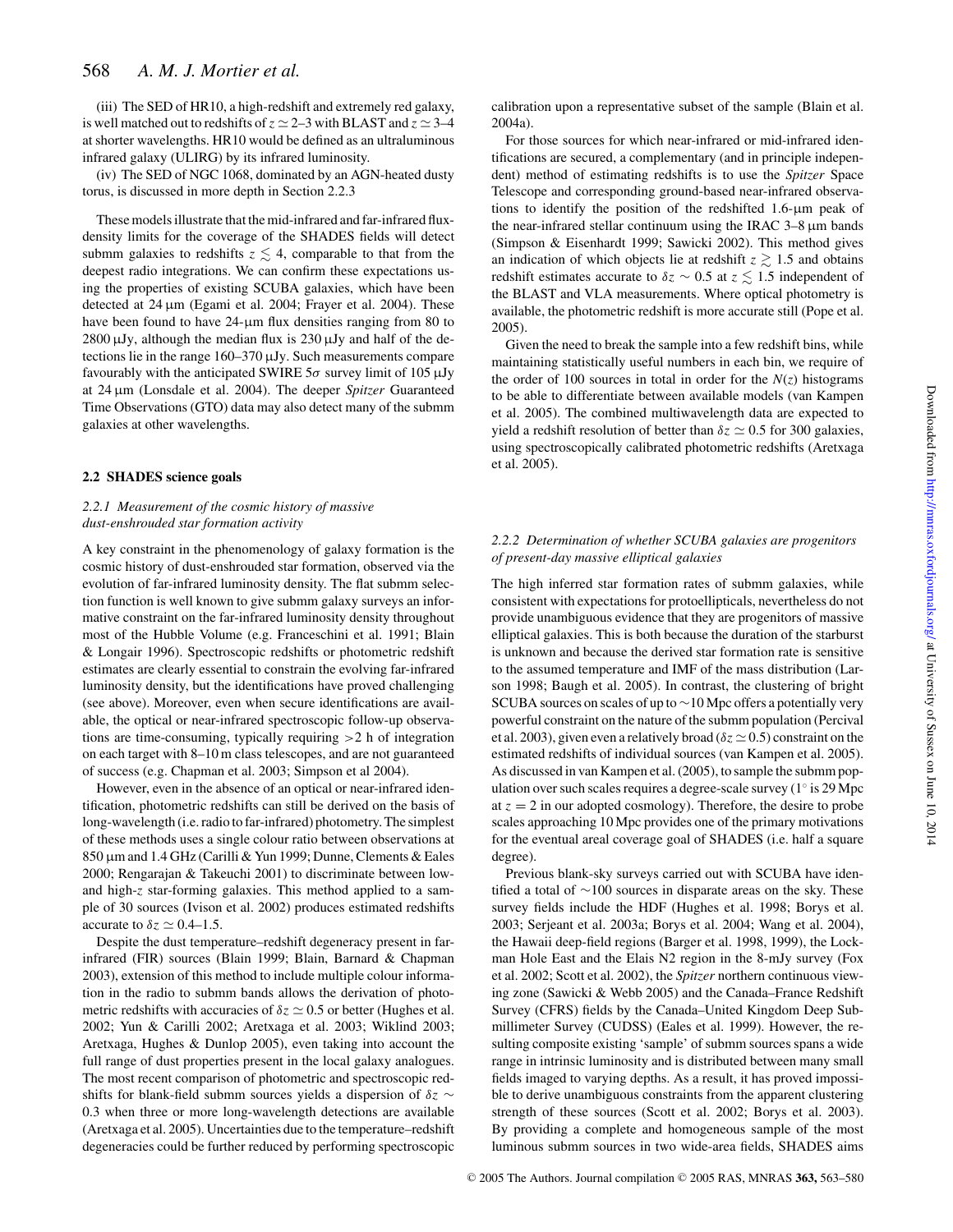to provide the first robust constraints of the clustering properties of the submm galaxy population.

# *2.2.3 Determination of the fraction of SCUBA sources that harbour obscured active galactic nuclei*

The *Spitzer* 3.6–160 µm data from the SWIRE and GTO surveys (Lonsdale et al. 2003, 2004; Egami et al. 2004; Huang et al. 2004) sample the SEDs in the rest-frame near-infrared and mid-infrared. The latter is sensitive to the presence of active galactic nuclei (AGN) dust tori, making the *Spitzer* data key to determining the AGN bolometric fraction in these high-infrared luminosity galaxies (e.g. Almaini, Lawrence & Boyle 1999; Efstathiou, Rowan-Robinson & Siebenmorgen 2000; Farrah et al. 2002). Most torus models show warm colour temperatures, which therefore would not contribute significantly to the submm flux.

X-ray visible AGN and submm sources are only rarely coincident in shallow X-ray observations (Bautz et al. 2000; Fabian et al. 2000; Almaini et al. 2003; Waskett et al. 2003) and yet seem to trace similar structures on arcminute scales in the Elais N2 field (Almaini et al. 2003). Possibly, these two populations represent different and relatively short-lived phases in the formation of massive objects at high redshift. The majority of SCUBA sources may contain a massive and active black hole that is too heavily obscured to be detected with the current X-ray surveys. Such Compton-thick objects may be associated with the formation of super-massive black holes. Some X-ray objects have been found to have a submm source associated with them (e.g. Barger et al. 2001) and Alexander et al. (2003, 2005) suggest that even those submm galaxies without an X-ray counterpart could contain lowluminosity AGN. However, as Alexander et al. point out, the submm emission in these galaxies would be dominated by star formation and not the AGN, so any estimate of star formation rates would not be affected.

The NGC 1068 SED in Fig. 1, normalized to the SHADES sensitivity, demonstrates that hyperluminous AGN dust tori in the SHADES survey, with the AGN dominating even the submm flux, should be detectable in the *Spitzer* 24–160 µm and BLAST 250– 500  $\mu$ m bands at redshifts of up to  $z = 2$ . In this extreme limiting case, the SED is dominated by the dust torus with little contribution from circumnuclear star formation. Ivison et al. (2004) and Egami et al. (2004) have already shown that *Spitzer* 24-µm photometry is efficient at demonstrating the presence of AGN in cases where the AGN makes a much smaller bolometric contribution, compared to that of the star formation; this AGN detection is particularly effective when combined with photometry in the IRAC bands (Ivison et al. 2004).

# **3 DATA ACQUISITION**

#### **3.1 The survey fields**

The half square degree to be covered by SHADES is split between two survey fields – the Lockman Hole East (field centre approximately 10<sup>h</sup>52<sup>m</sup>28<sup>s</sup> <sup>+</sup>57◦22′20′′) and the Subaru/*XMM–Newton* Deep Field (SXDF)  $(02^h18^m00^s - 05°00'00'')$ . The fields were chosen for their low Galactic cirrus (100-µm surface brightness  $\sim$ 1 MJy sr<sup>−1</sup>) and benefit from abundant cospatial multiwavelength data. The declination of the source fields and their spread in right ascension (RA) make these fields observable for the majority of the year using the JCMT as well as being accessible to BLAST, *Spitzer*, the VLA, UKIRT, Subaru, Keck and Gemini Telescopes.

The decision to include an equatorial field was partly driven by the desire to provide a submm source catalogue accessible to ALMA.

Observations in the Lockman Hole East are being extended around the 151 arcmin<sup>2</sup> observed as part of the SCUBA 8-mJy survey (Scott et al. 2002). The direction and shape of this extension are driven primarily by the existence of ultra-deep VLA imaging at 1.4 GHz.

The specific choice of the SXDF as the equatorial field was motivated by the existence of deep *XMM–Newton* imaging, associated deep VLA observations at 1.4 GHz and existing deep multicolour optical imaging obtained with the Subaru Telescope.

The near-infrared  $(J, H, K)$  imaging for both fields will be provided by the new UK Infrared Telescope Wide Field Camera (UKIRT WFCAM) instrument as part of the United Kingdom Infrared Deep Sky Survey (UKIDSS). Specifically, the Ultra Deep Survey (UDS) component of UKIDSS will cover 0.77 deg<sup>2</sup> to K  $\simeq$  23 in the SXDF, while the Deep Extragalactic Survey (DXS) in UKIDSS will map the SHADES Lockman field to  $K \simeq 21$ .

Further multiwavelength coverage comes from BLAST (500, 350 and  $250 \,\mu m$ ) surveys in our fields and two *Spitzer* surveys – the SWIRE Legacy Survey (Lonsdale et al. 2003, 2004) and the GTO data (Egami et al. 2004; Huang et al. 2004). The BLAST survey is expected to be confusion limited at all wavelengths, corresponding to a  $5\sigma$  flux density at the confusion limit of approximately 25 mJy in all three bands (derived from Rowan-Robinson 2001). The SWIRE survey flux density limits are shown in the first row of Table 1. Various pointed follow-ups are also underway including using the Submillimetre High Angular Resolution Camera II (SHARC-II) at the Caltech Submillimeter Observatory (CSO).

The BLAST 500-µm data are expected to be deeper than the SCUBA 450-µm data because the SCUBA observations are deliberately restricted to be conducted in only grade 2–3 weather  $(\tau_{225}$  GHz  $\simeq$  0.05–0.10; this restriction was adopted to allow other, smaller programmes on the JCMT to best exploit the rare, grade-1 conditions). Because the 450-µm SCUBA data will be of only moderate quality, we expect few sources to be detected in the 450-µm maps. Therefore, in this paper, we focus primarily on the 850-µm data.

#### **3.2 SCUBA technical information**

SCUBA is composed of two arrays of bolometers that view the same region of sky simultaneously, a long wave array of 37 bolometers used at 850 µm and a short wave array of 91 detectors used at  $450 \mu m$ . The pixels are arranged in a hexagonal pattern with the feedhorns close-packed. The bolometer performance improves with decreasing temperature, so SCUBA has a helium cooling system to improve detector sensitivity. Thermal noise from the sky and local surroundings dominates at millimetre wavelengths.

The SHADES survey is conducted in jiggle-mapping mode. The SCUBA bolometers instantaneously undersample the sky but are dithered in a 64-point pattern to ensure that, overall, the sky is sampled at the Nyquist frequency or better at both wavelengths. Further details on SCUBA can be found in Holland et al. (1999).

Both the terrestrial atmosphere and thermal emission from the telescope contribute to a strong background ( $\sim$ 1 Jy arcsec<sup>-2</sup>) and the atmospheric part of this emission varies rapidly. By rapidly chopping the secondary mirror and nodding the entire telescope, these effects are reduced, leaving a residual atmospheric noise, which is common mode to and therefore uniform across the whole array of bolometers.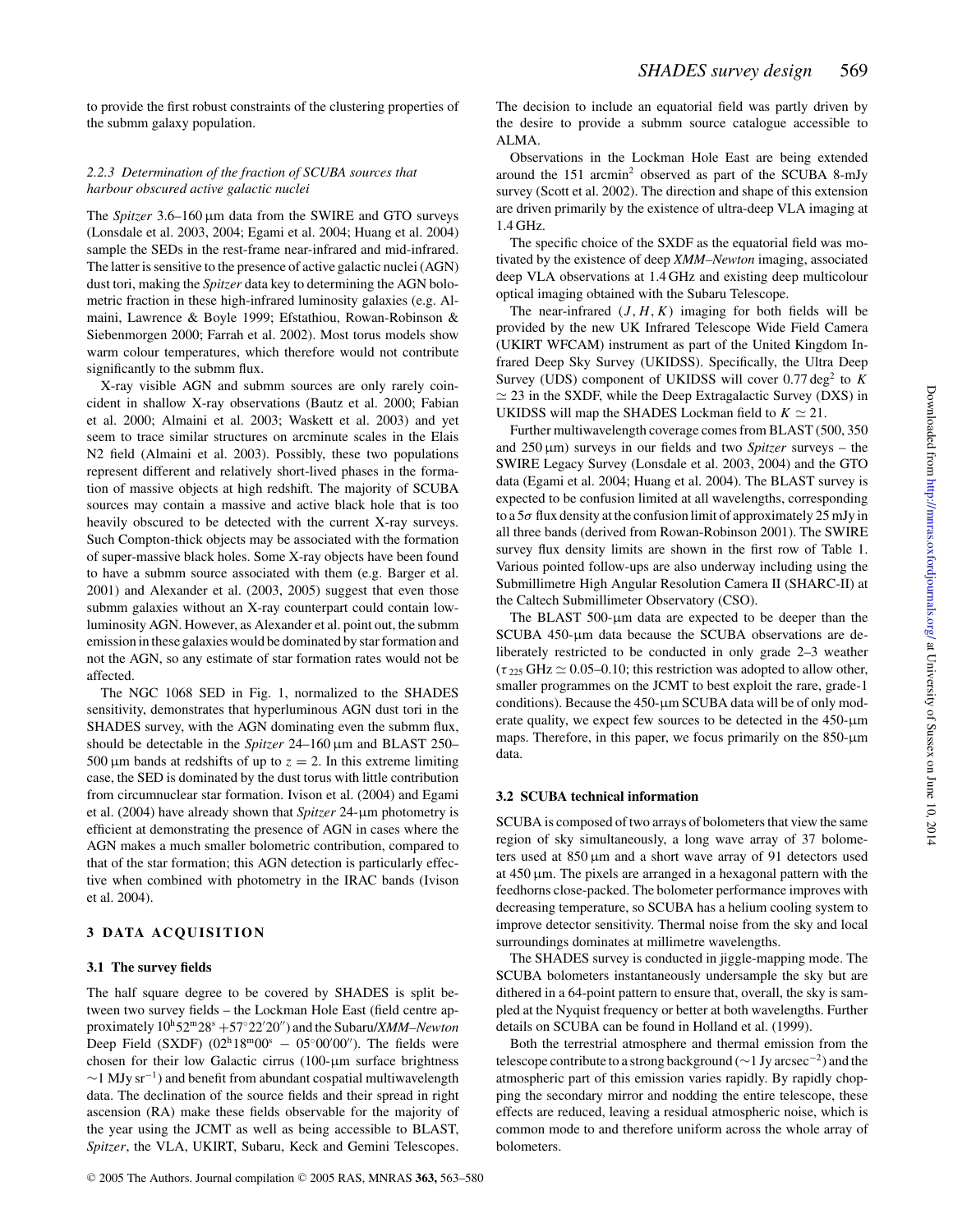Jiggle-maps are coadded to improve the signal-to-noise ratio (S/N) allowing measurements of signals that are tens to hundreds of thousands of times fainter than the background.

#### **3.3 The observing strategy**

The survey makes use of close-packed hexagonal geometry to place jiggle-maps in an interleaved positioning scheme. This provides as uniform a noise level across the survey field as practicable, as well as ensuring that each sky position is covered by multiple bolometers. Fig. 2 shows one interleaved 'tripos' pattern, illustrating the central triangular region covered uniformly by the three hatched jigglemaps.

The tripos system of three overlapping maps is observed for each of the six different chop-throw and chop position angle (PA) combinations. This is a significant departure from the previous survey strategy most similar to SHADES that adopted for the 8-mJy survey (Fox et al. 2002; Scott et al. 2002). We specifically chose the six chop throws motivated by the Emerson-II chop-throw methodology (Emerson 1995), that is, chop throws of 30, 44 and 68 arcsec at position angles (PAs) of zero and 90◦ in right ascension/declination coordinates. This choice of chop-throw and PA ensures that no Fourier mode larger than the beam and smaller than the largest chop-throw is lost entirely. The source extraction from these multiple chopthrow maps is discussed below (Section 5). By observing each of the chop-throw/PA combination maps at different airmasses, the noise levels in each tripos should ensure an even coverage. Thus, one chop-throw/chop PA combination will always be observed within a particular airmass range; while it would be possible to balance the airmasses evenly over the chops in order to avoid correlating the chop strategy with airmass, our adopted strategy makes observing decisions easy enough to maintain a low error rate. In addition, the jiggle-maps at each tripos position are observed in a priority order, which keeps the survey area approximately circular at any time, in order to minimize the perimeter area, which will have lower  $S/N$ .



**Figure 2.** The 'tripos' positioning scheme. Individual jiggle-maps (2.6 arcmin diameter) are represented as large hatched circles; only three of these are plotted for clarity, but the centres of the others are marked with small open circles. This pattern of overlapping jiggle maps, in conjunction with observing different chop-throw/PA combinations at different airmasses, provides an approximately uniform coverage over the map. These three hatched jiggle maps, with centres marked by filled circles, comprise one 'tripos'. Only these three positions contribute to the data within the triplehatched triangle formed by the filled circles. Any other triangular region is covered by its own combination of three jiggle-maps. The jiggle-map positions shown by the open circles are observed sequentially in a spiral manner from the centre of the map outwards; the resulting roughly circular areal coverage minimizes the perimeter, which has lower coverage and so lower S/N than the rest of the survey.

In the SXDF, the observing strategy has been to extend the region from the centre of the field in a spiral manner. The area of Lockman Hole East already covered by the 8-mJy survey has not been repeated, since the noise level of this area is already at the required depth. Therefore, as discussed above, the new SCUBA data have been extended around the existing 8-mJy Lockman Hole East data.

# **4 THE DATA-REDUCTION PROCESS**

We discuss here the Interactive Data Language (IDL) reduction pipeline developed for SHADES from the original 8-mJy survey reduction process (Scott et al. 2002; Serjeant et al. 2003a). This process flat-fields the data, combines the data from the individual chops and nods and corrects for the effect of the atmosphere using an extinction correction routine. The pipeline also corrects for noisy bolometers and fast transient spikes in the data, for example, cosmic rays (see below). In order to extract spatial information, the jiggle-map data can be regridded on to rectangular coordinates. The improvements and variations on the 8-mJy survey pipeline made for the SHADES data are listed below; for further details of this reduction method see e.g. Serjeant et al. (2003a).

#### **4.1 Extinction corrections**

Sky absorption caused by water vapour in the atmosphere was previously removed from the data using smoothed CSO sky-dip measurements extrapolated to  $850$  and  $450 \,\mu m$  [using the conversion relations given by Archibald et al. (2002)] or by SCUBA sky-dip measurements when insufficient CSO data were available. CSO tau sky monitors take sky-dip readings at 225 GHz every 10 min. SCUBA sky-dips have the benefit of being at the observation wavelength, but are taken at a different time to the observations. The new pipeline preferentially uses the water vapour radiometer data (WVM; Wiedner et al. 2001), available since 2000 July, which are taken at the same time and azimuth as the observation at a frequency of 183 GHz every 6 s. These WVM data have been converted into 225-GHz values, allowing for the elevation corrections, by Weferling (private communication). The WVM data are smoothed over  $18 s - a$  time-scale similar to that of the nod – and applied to the data. We have undertaken a comparison of the WVM, SCUBA sky-dip and CSO sky-dip data, and find that they agree to within 10 per cent when converted to 225-GHz opacity. This corresponds to derived flux-density uncertainties of a few per cent. The sky extinction correction from the WVM has the advantage of being able to reliably fit variations, which occur over the course of a single map as well as over the course of the night. It is therefore used for all nights where the necessary data are available.

#### **4.2 Bolometer and sky-noise analysis**

In what follows, we refer to a single measurement (i.e. the average of eight chop cycles subtracted between the two nod positions) from a single bolometer as a 'readout'. Each readout represents approximately 2 s of integration time.

The noise in our data varies with time and between bolometers. As the noise was found to vary significantly on time-scales significantly longer that ∼100 readouts, we decided to measure the noise in 128-readout groups for each bolometer. This is achieved by fitting a Gaussian to the histogram of readouts of a 128-readout group. Outliers in these readout distributions at the  $>3\sigma$  level are flagged as glitches. This filters out cosmic rays. Instrument systematics should be removed by the nodding technique. We find, nevertheless, that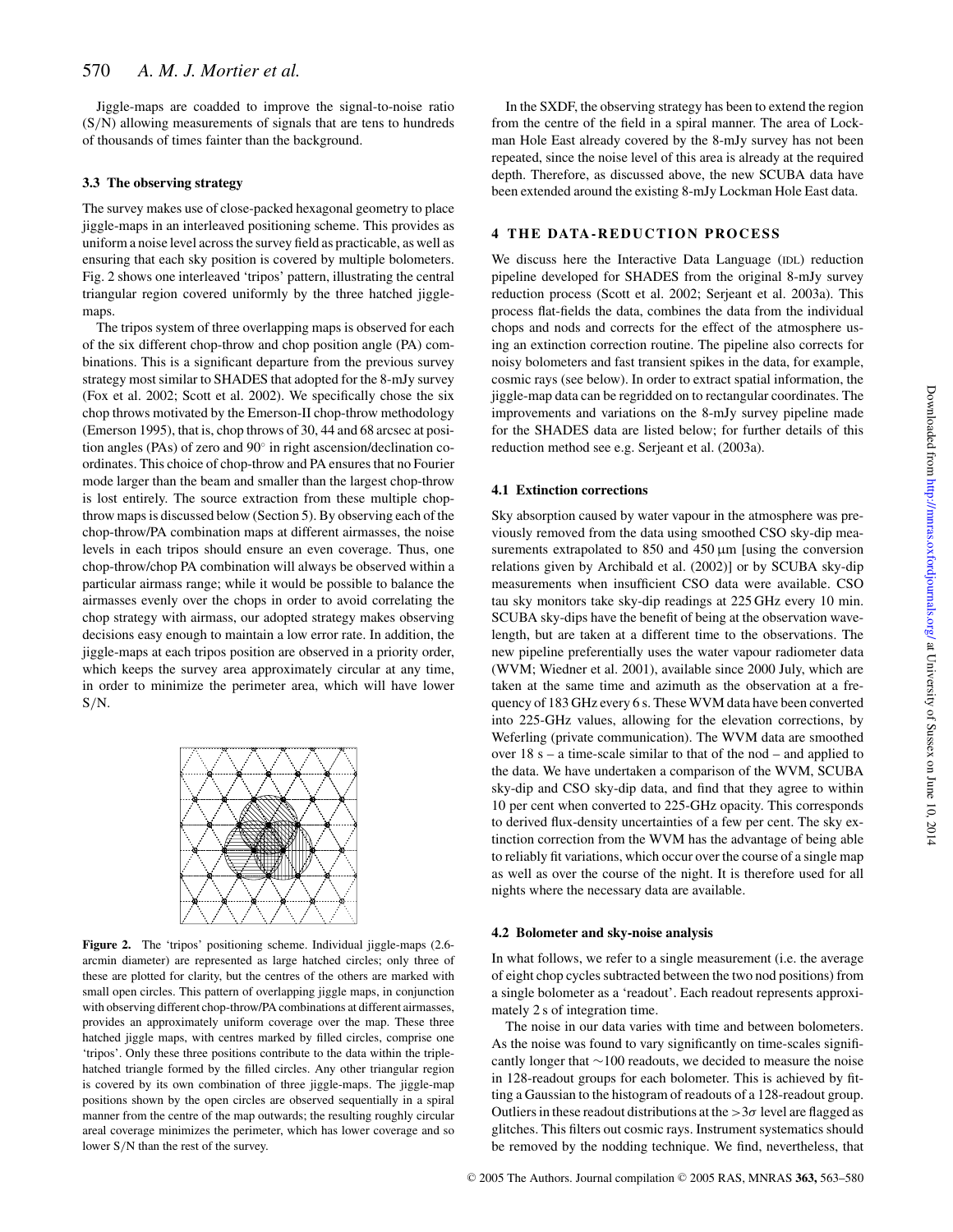

**Figure 3.** The spike in the power spectrum of the bolometer readouts. The left-hand column of plots shows the power spectrum of a typical (in this case the central) bolometer, before (top) and after (bottom) sky subtraction. The right-hand column of plots shows the same for a bolometer affected by the power spike, showing clearly the spike at a period of roughly 16 samples (at the dotted line) and the fact that the power spike itself has not changed.

there is still residual sky emission in the data, caused by the skylevel varying on time-scales less than that of the nod. This level is difficult to characterize, but appears to be common to all bolometers in the array, taking into consideration the noise level of individual bolometers. The average in the form of the mode of the data is found by fitting a Gaussian to the data from all bolometers for each of the long/short wavelength bolometer groups for each time-step. The DC-offset over the long/short array is then removed for each timestep. Sky levels are evaluated independently at each wavelength so that two flux readings can be taken at different wavelengths from the data. Higher-order terms of the sky level are not removed in this method as they have been found not to be significant.

A significant difference from the 8-mJy survey is the presence of a spike in the power spectrum of some of the bolometers at a period of roughly 16 samples, for dates from the end of 2002 onwards as seen in Fig. 3 (Borys et al. 2004; Webb et al. 2004). Tests have shown that this effect is only significant for our data between 2002 December and 2003 June. This effect presents difficulties for the sky-noise removal programme because the frequency is the same as that of the jiggle pattern itself. It has the effect of skewing the distribution of the sky noise, so that it is not correct to remove the same DC sky level for both the bolometers with the noise spike and those without. Where a significant number (greater than 10) of bolometers are affected in each map, the bolometers with and without the noise spike are treated as individual data sets for the sky-subtraction analysis. The process of bolometer-noise measurement and sky subtraction is then iterated.

In the method described in this paper, we have not attempted to remove the noise spike, but have simply chosen to isolate the affected bolometers in our sky-subtraction. Therefore, we do not knowingly allow the presence of the spike to distort the sky-subtraction process. As a result our assigned noise levels may not be optimal, although sources lost to the higher noise regions should be accounted for statistically using completeness simulations. An alternative noisespike treatment, which seeks to remove the noise spike from the data time-stream, has been applied to the SHADES data, and the results are almost identical.

Implicitly these algorithms assume the S/N of point sources to be negligible in the bolometer readouts, which can readily be seen to be the case given the thousands of readouts that contribute to the  $3-10\sigma$  sources in submm surveys. However, this is not true for calibrators, so for these the noise measurement and deglitching

stages are replaced by assigning a noise value that consists of an arbitrary-magnitude noise equivalent flux-density (NEFD) value, which scales as the square root of the total integration time on each position on the sky (Archibald et al. 2002).

#### **4.3 Flux calibration**

Calibration maps of Mars, Uranus and secondary objects (the compact non-variable sources 16293−2422, CRL2688, CRL618, HL Tau and the variable sources IRC+10216 and OH231.8) have been used to calculate the flux conversion factors (FCF) for each night (Jenness et al. 2000). The calibration maps are taken with the same chop throws as the observations, and give information on the gain of the telescope as it changes throughout the night in response to dish temperature and environmental effects. The FCF is particularly variable at times around sunrise/sunset. Therefore, calibration observations at all three chop-throws and positions are taken at the start and end of each observing block, around sunrise/sunset. Extra, single chop-throw observations are also made when many hours of observations have been taken without calibrating.

A source-extraction routine identical to that used in the final source-extraction analysis is used to find the integrated voltage reading of the calibration source, and this is compared to standard flux values, including adjustments for the known variability of IRC+10216 and OH231.8 (Jenness et al. 2002) to calculate the FCF. This gives an FCF representing Jy  $V^{-1}$  for the total flux of a point source (see Section 5.1). This calibration factor corresponds to the typical notation of Jy per beam. Calibration factors can have an error of up to 10 per cent because of variation with time and measurement of the sources' integrated flux. The typical variation in FCF across any SHADES shift is approximately 5 per cent, though this is larger when data are taken around sunrise or sunset, or when observing is extended into daylight hours. The FCF data are timeinterpolated over the night, as opposed to using the mean value for each half of the night, as was done for the 8-mJy survey.

Some FCFs do not follow the trend of the data for the rest of the night. The most common reason for this is because the calibrator is extended. Mars behaved as a non-point source object due to its recent proximity to the Earth and IRC+10216 has a CO/dust envelope of at least 1 arcmin in extent. These observations were not used to calculate the night's FCFs. Approximately 10 per cent of our calibration maps are affected in this way. When abnormal FCFs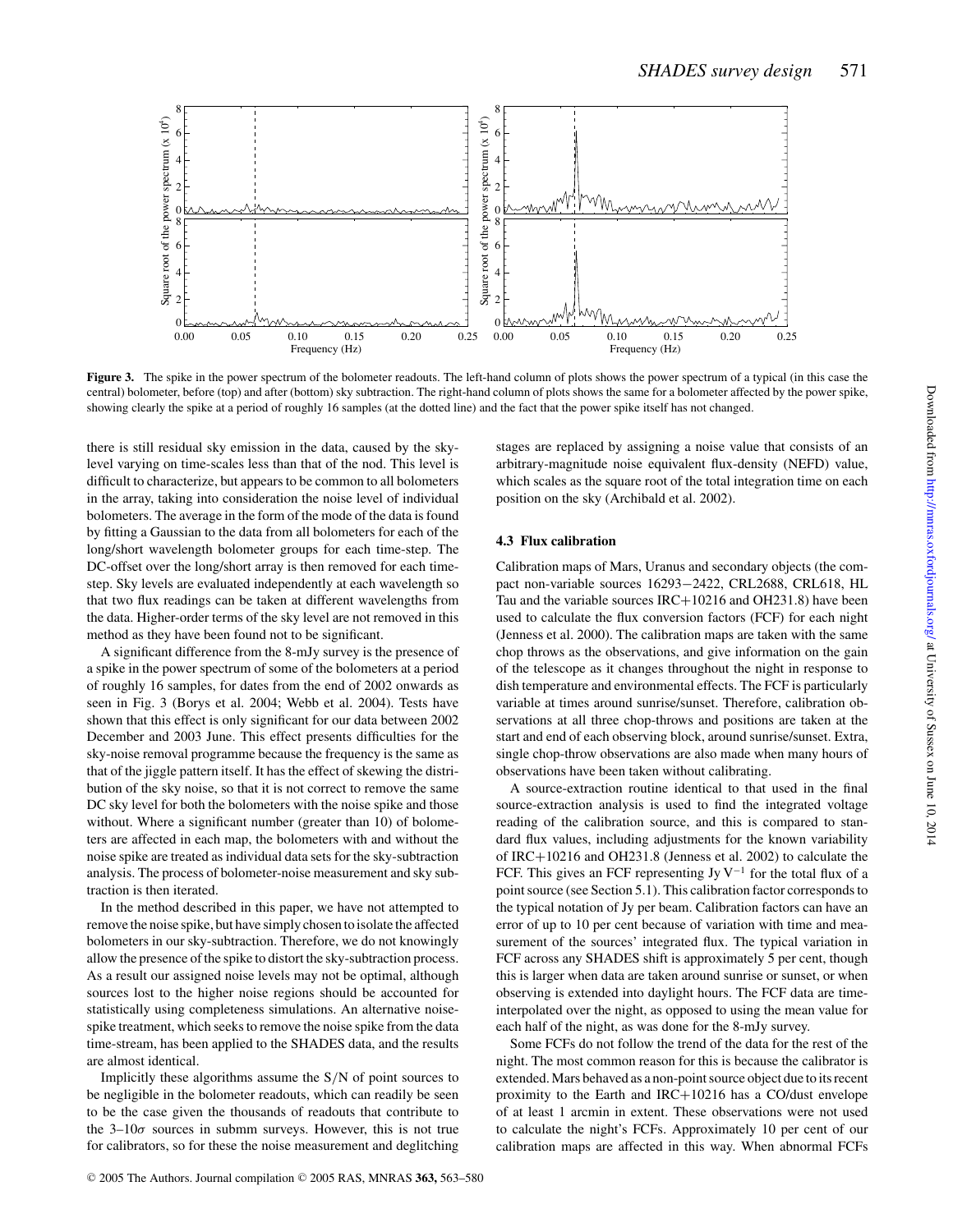occur, the calibration changes throughout the night are tested using the pointing observations of the secondary calibrators named above.

Where there are no usable calibration values or no agreement between the pointing observations and calibration observations, standard calibration values are used. Standard calibration values were evaluated using our own sample of calibrator and pointing maps, reduced in IDL. These standard FCFs are approximately 20 per cent lower than the JCMT standards using a SCUBA User Reduction Facility (SURF) reduction, due to the differences in the method used to rebin the data. This systematic difference demonstrates the importance of treating the calibrators in the same way as the sources. One test of these FCFs is to compare the flux densities evaluated for sources with, for example, the flux densities calculated using the 8-mJy survey-reduction method; the flux densities were found not to be systematically affected. Tests were also carried out on the calibration observations to investigate the effect of a noise-weighted source-extraction as opposed to replacing the NEFD with a fixed arbitrary value. The differences were much less than the calibration factor errors for the respective wavelengths (∼1 per cent at 850 µm and  $\sim$ 10 per cent at 450 µm).

#### **4.4 Pointing corrections**

Telescope pointing observations are taken at intervals during the evening to correct for the positioning of the telescope on a source with respect to its pointing model. Whilst these offsets are used during data acquisition, drifts between pointing observations cannot be corrected for at the telescope and so must be applied retroactively. Once applied, the SCUBA2MEM program (Jenness & Lightfoot 1998) takes them into account when exporting the positions of each bolometer in the time-series for further processing by the IDL pipeline. Due to the recent announcement of an error in the tracking model at the JCMT, which has affected data taken between 2000 August and 2003 April (Tilanus 2004), we are making pointing corrections to the maps currently reduced. The errors are in azimuth, but are elevation dependent. 35 per cent of the maps covered in this paper were taken during the affected period. However, the median absolute error of these when combining the offset between a pointing observation and its science observation is 0.53 arcsec, with only 15 per cent of the affected maps having an offset of >1.5 arcsec, which is of a similar level to the usual rms pointing error of 1.3 arcsec in each coordinate. The maximum error of any one map is 5 arcsec and less than 0.5 per cent of our total maps have a tracking error of >3 arcsec.

#### **4.5 Making zero-footprint maps**

The final images are produced using an optimal noise-weighted drizzling algorithm (Fruchter & Hook 2002) with a pixel size of 1 arcsec<sup>2</sup> . This is the same method as that employed in the SCUBA 8-mJy survey (Scott et al. 2002) and HDF-N (Borys et al. 2003; Serjeant et al. 2003a) data reductions. Both output signal and noise maps were created, the signal in any single pixel being given by the noise-weighted average of the bolometer readouts for which this is the closest pixel. Unlike a standard shift-and-add technique, which takes the flux-density in each detector pixel and places it into the final map over an area equivalent to one detector pixel projected on the sky, drizzling takes the flux density and places it into a smaller area in the final map. Although this significantly reduces the S/N in each pixel, this approach helps preserve information on small angular scales, provided that there are enough observations to fill in the resulting gaps. The area in the coadded map receiving the flux

from one detector pixel is termed the footprint. Our method is an extreme example of drizzling in which the footprint is selected to be as small as is practicable given the pointing errors involved (termed the 'zero-footprint'), effectively placing delta functions of flux into boxes 1 arcsec<sup>2</sup>. This also allows us to represent each bolometer's view of the sky as an independent measurement, that is, there is no pixel-to-pixel cross-talk. The spatial variation in the sensitivity of the data is taken into account during source-extraction rather than at this map-making stage. For the SHADES data, separate zerofootprint maps are made for each chop-throw and PA.

A possible problem with this methodology is that it is lossy compression: by coadding the data, individual pixels are combined together and information about the distribution of flux readings is lost. However, it is possible during the running of the reduction pipeline to calculate statistics that help evaluate the self-consistency of the data contributing to each pixel and therefore the reliability of the sources that are extracted from the map.

#### **5 THE IMAGE-PROCESSING PROCEDURE**

#### **5.1 Matched-filter source-extraction techniques**

Convolution of the image with a point spread function (PSF) is the usual method for source-extraction and is the optimal point source filter in the case of uniform noise (von der Heide 1979; Eales et al. 1999, 2000). In the case of non-uniform noise, a method of minimization of  $\chi^2$  of the data with the PSF is used, which can be expressed as a convolution (for further details see Serjeant et al. 2003a). This method is optimal for point-source sensitivity, but is not optimal for spatial resolution and assumes that the sources will not be resolved or confused. These assumptions can hold for the 450- $\mu$ m data, but are more difficult for the 850- $\mu$ m data in which the beam size is larger and confusion noise is more of a problem.

Indeed, both by examining the data and through clustering arguments it is clear that some sources are partially blended and some are confused. For the science goals of SHADES, it is important that sources fairly close together on the sky can be properly separated, because otherwise much of the potential power of the first radial bin in the angular correlation function,  $w(\theta)$ , will be lost.

Starting from the simple case of unresolved point sources: generalizing the source-extraction methodology of Serjeant et al. (2003a), the best-fitting (minimum  $\chi^2$ ) point-source flux at any point on the sky is given by

$$
F = \frac{\sum_{c} S_c W_c \otimes P_c}{\sum_{c} W_c \otimes P_c^2},\tag{1}
$$

where  $F$  is the best-fitting flux,  $c$  indicates the chop-throw and PA combination, *S* is the image signal, *W* is the reciprocal of image variance,  $P$  is the PSF and  $\otimes$  indicates convolution. The S/N image is derived using

$$
\frac{F}{\delta F} = \frac{\sum_{c} S_c W_c \otimes P_c}{\sqrt{\sum_{c} W_c \otimes P_c^2}},\tag{2}
$$

where  $\delta F$  is the error on *F*. In our case, *P* includes the positive beam and both negative sidelobes.

Simulations shown in Figs 5 and 6 indicate that this multiple chop source extraction yields similar S/N at the peaks as was inserted into the map at the source positions, while removing the problem of negative-chop holes coinciding with other sources.

Sources are currently identified as peaks in the S/N maps, using a connected pixel approach using the IDL LABEL REGION routine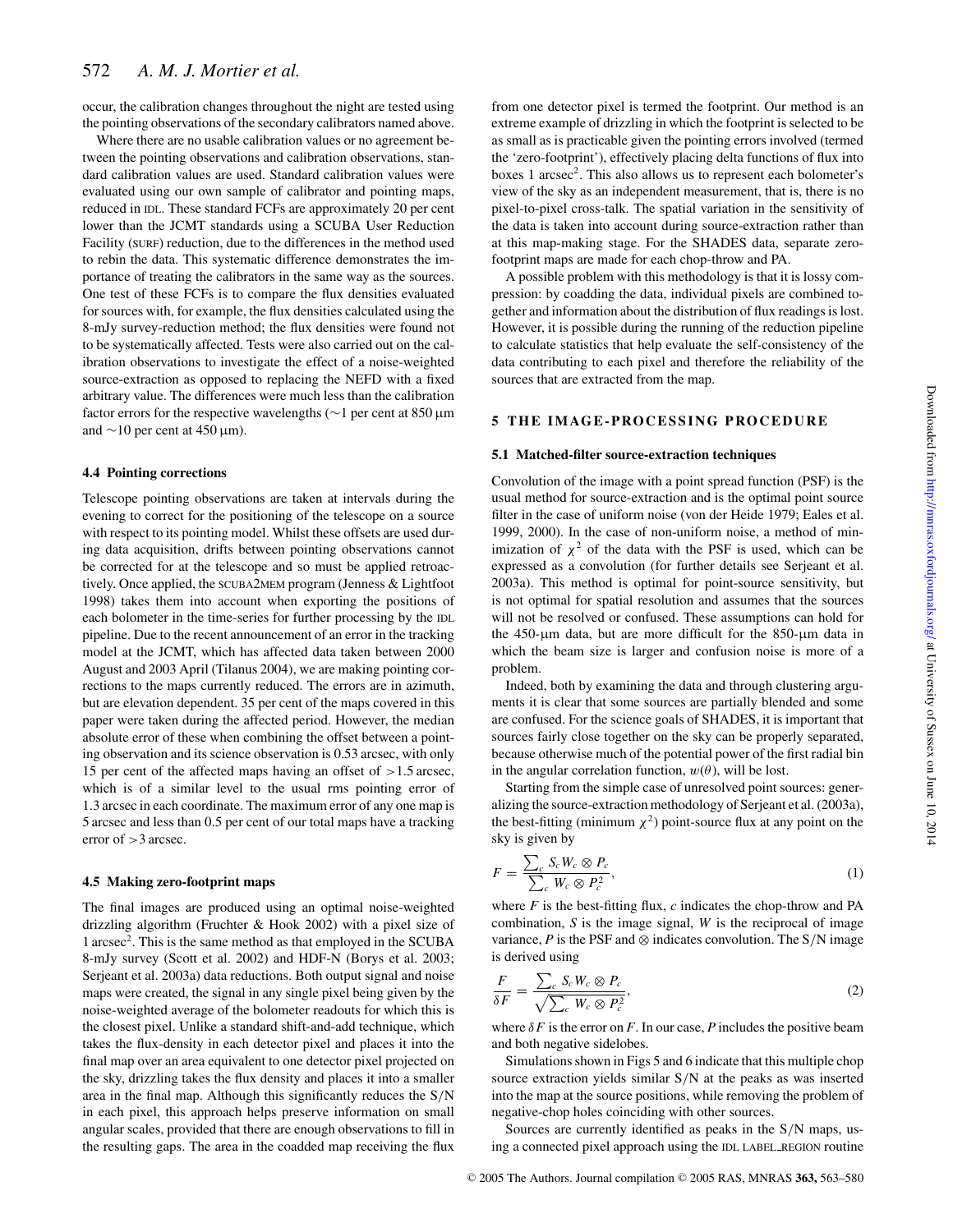

**Figure 4.** A connected pixels approach on point-source-filtered data with multiple threshold cuts can identify blended sources, which have two separate peaks. The  $4.5\sigma$  cut would identify only the left-hand peak, whereas the  $3\sigma$  cut would only identify the same. The  $3.5\sigma$  cut would identify two peaks.

(http://www.rsinc.com) to find the peak. Sources were identified using multiple S/N threshold cuts between  $3.0\sigma$  and the peak S/N of the map. These multiple cuts allow separation of blended sources, where there are separate peaks. (see Fig. 4).

It can be shown that the method of multiple threshold cuts can deblend Gaussian sources with equal fixed full width at halfmaximum (FWHM) having minimum separation between peaks of

**Table 2.** The best-fitting parameters for fitting two sources to the area around Lockman 850.1 and 850.8. The position and flux errors are formal  $1\sigma$  errors computed from the covariance matrix.

| Position                       | $Flux$ (mJy)  | S/N |
|--------------------------------|---------------|-----|
| $10\,52\,01.31 + 57\,24\,44.4$ | $5.2 \pm 1.1$ | 4.9 |
| $10\,52\,00.33 + 57\,24\,19.0$ | $9.3 \pm 1.2$ | 8.0 |

 $\sqrt{-2 \sigma^2 \ln p}$  where FWHM =  $2\sqrt{2\ln 2} \sigma$  and  $p =$  ratio of the individual sources' peak S/N where  $0 < p \le 1$ . Sources are found with peaks >3.0 $\sigma$  and we have a maximum S/N of ∼8. We would therefore consider peaks with separation less than ∼8.33 arcsec. This is comparable to the beamsize of the SCUBA beam and therefore this should only become a significant issue if sources are found with much higher S/N. For the purpose of our completeness and reliability simulations and for our future source count derivations from this analysis, we only use the method of multiple cuts described above.

Since source counts are not the only science goal, it may be useful to attempt deblending of source pairs, which are closer than the beamwidth. To that end a more sophisticated source deblending algorithm has been developed, building on that detailed in Scott et al. (2002). In the Scott et al. technique, the flux densities of all significant peaks are fitted simultaneously using a maximum-likelihood



**Figure 5.** A simulation of source-extraction using the multi-chop technique. Top left: the input sources as they would appear with no noise or chopping. Top right: a source-extracted map using only one chop-throw/PA image. This is the method that was used for the 8-mJy survey, such that the source-extraction routine causes a double chop function to be seen. This causes blending of some of the sources with the chop functions of other sources. Bottom left: a source-extracted map using six chop throw and PA combinations, each with the individual map having √6 times the noise used in one chop image. Bottom right: the same simulated map was used in an Emerson-II deconvolution method to produce a map without significant chop residues.

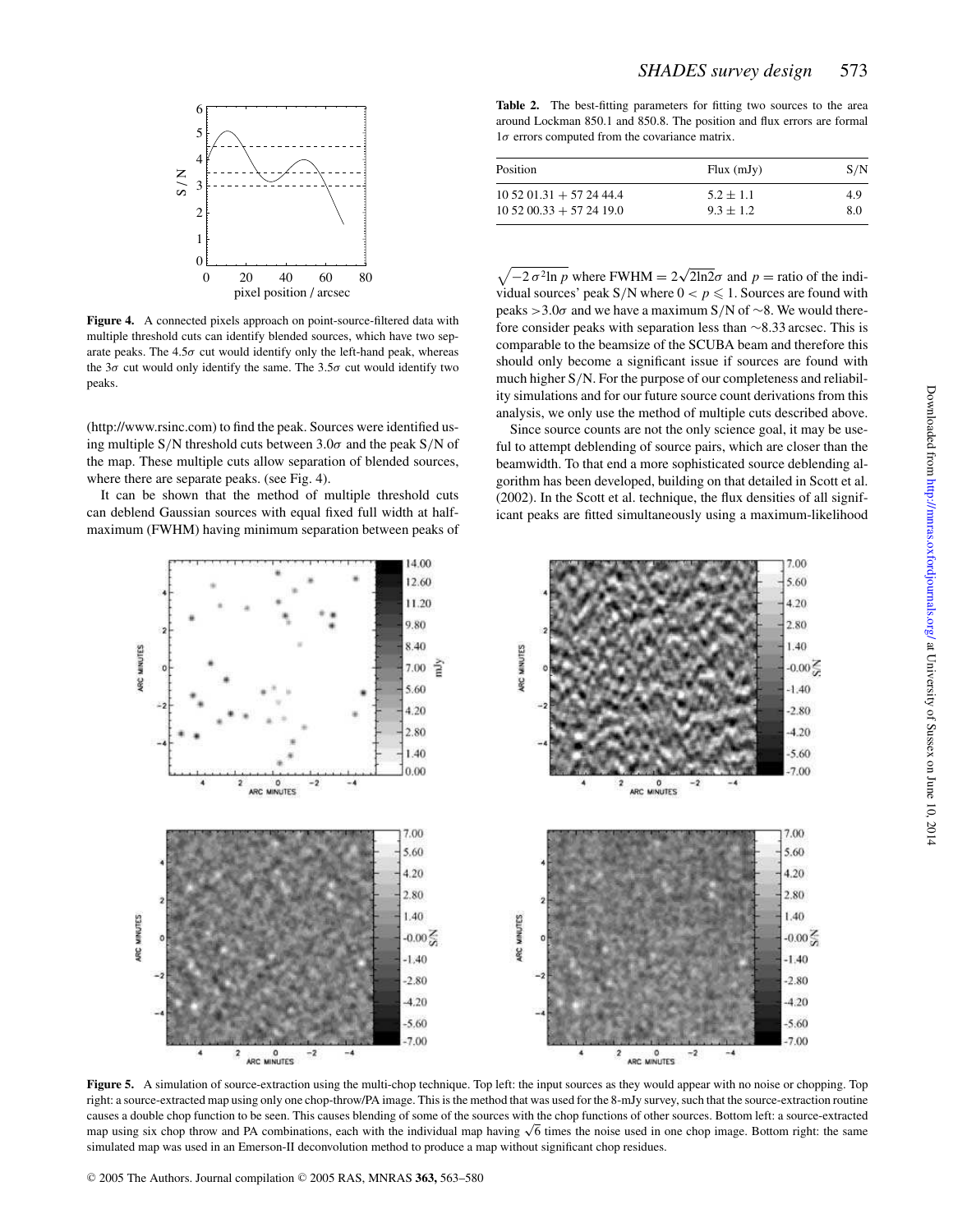technique at the positions of the peaks. We have extended this to fit to the spatial position as well as the flux, using the position and fluxes of sources from the source-extraction method as a starting point and fitting between one and six sources at each position. This becomes a computationally tractable problem when we consider only the pixels around the  $>3\sigma$  peaks in the map that would contribute to the flux at that position.

Adding additional sources to the fits can improve the reduced  $\chi^2$ , but these new sources may not necessarily represent the underlying distribution. Distinguishing between two close point sources and some other extended structure (such as a single extended source) implicitly involves constraining the quadropole moment of the image, and as Lucy (1992) has shown, the S/N requirements for constraining the higher-order multipoles are extremely stringent. Nevertheless, the positions of known sources may be refined using our multiwavelength data. Such refinement is optimal if one simultaneously fits all the relevant multiwavelength data, and this can be done within our methodology.

As an example of this methodology, we have attempted to deconvolve Lockman  $850.1$  and  $850.8$  using the  $850 \,\mu m$  maps from the 8-mJy survey. The reported fluxes of these sources in the 8-mJy survey are 10.5 and  $5.1 \pm 1.3$  mJy, respectively. We performed the multiple source fitting, and the best fit is given in Table 2, the covariance matrix of which shows a weak correlation of fluxes with positions and between the fluxes of the two sources.

#### **5.2 Emerson-II deconvolution**

An alternative method to construct images is to use the multiple chop strategy to recover the modes missing in any single chop, through the Emerson-II deconvolution algorithm (Emerson 1995; Jenness et al. 2000). This has been shown to be effective in reproducing sources in data with two chop throws and one PA, as was the observing strategy applied to the HDF (Hughes et al. 1998; Serjeant et al. 2003a). This is not the only possible methodology, but it has the advantage of having clear precedents in Galactic astronomy (e.g. Johnstone et al. 2000; Pierce-Price et al. 2000).

The difference image produced by the chop process during observation can be considered a convolution of the sky with the chop function. Recognizing that a convolution in real space is the same as multiplication in Fourier space, the Emerson-II algorithm reconstructs the image by effectively dividing by the chop function in Fourier space. Using this technique, modes in Fourier space are lost where the Fourier transform of the chop function is zero, but these can be filled in using modes from data taken at other chop angles. This method has the benefit of using the flux from the negative chop holes and *folding* it back on to the source position. The downside of this for the HDF data is that modes are lost altogether because the 30 and 45 arcsec are in a 2:3 ratio. In contrast, the chop strategy implemented for SHADES is well suited to this reduction method because the chop throws are incommensurate and the particular values of 30, 44 and 68 arcsec have been shown previously to work well with the Emerson-II technique. Fig. 5 shows an example of the source-extraction method of the primary pipeline, in which a number of sources, simulated using the 8-mJy survey source positions and fluxes, have been extracted using the multiple-chop source-extraction described above. Fig. 5 also shows the alternative method of reconstructing the image using the Emerson-II algorithm [the analogous algorithm for SCUBA scan maps is discussed in Johnstone et al. (2000)]. These two algorithms give superficially extremely similar reconstructions; this is partly because the multiple chop throws and PAs distribute the negative sidelobe fluxes

over a large number of positions. Although the Emerson-II method may be useful for producing cosmetically clean images, we have not investigated the presence of possible artefacts made by the mapmaking process, and we prefer to use the direct method outlined in Section 5.1 to find sources.

Another approach is to use an iterative reconstruction scheme, motivated by cosmic microwave background map-making methods (e.g. Wright, Hinshaw & Bennett 1996) and successfully applied to SCUBA scan maps by Johnstone et al. (2000). The triple-beam pattern used in jiggle-map mode is more problematic for this approach, since each datum is the difference between one map value and the average of two others. Investigation of the iterative reconstruction of SHADES maps has been of only limited success (Lepage 2004).

#### **5.3 Comparison of these two methods**

To assess the relative merits of these two methods, we compare the completeness and reliability of sources found using simulations (see Fig. 6). The simulations have two components. First, a single Gaussian chop profile source is added at a random position in the real zero-footprint chop maps. We then attempt to recover the source (within 7 arcsec of the input position and within a factor of 2 of flux and  $S/N > 3.5$ ) and information about the position and flux of the output source is retained. This gives information about the completeness and flux boosting. In the second method, a map is entirely simulated using the source counts of Scott, Dunlop & Serjeant (2005), the level of clustering seen in the 8-mJy survey (Scott et al. 2002), and Gaussian random noise is added using the real noise map as input. Sources are then extracted as described above and the results used for calculating the reliability of the extracted sources, which we here define as the number of 'real' sources found as a fraction of the total number of sources found by the source-identification process.



**Figure 6.** Left: comparison of the output S/N of the input sources for the matched-filter and Emerson-II deconvolution methods, for the simulations shown in Fig. 5. The dashed lines show  $S/N = 3$  for each of the methods, and the line for which the two methods would have equal S/N. Right: the reliability of sources extracted from the matched-filter method (filled triangles) and Emerson-II deconvolved maps (crosses). This is based only on the sources in the top-left-hand panel, which is far fewer than the more extensive simulations in Fig. 8; however, since these are the same sources being extracted in both matched-filter and Emerson-II methods, the *relative* reliabilities can still be usefully compared. For a fixed S/N, the reliability appears to be higher for the raw Emerson-II deconvolution, but this is easily shown to be an artefact of the poorer S/N of Emerson-II for a fixed input flux (left). After adjusting for the poorer S/N in the Emerson-II method (open circles), the reliability is shown to be less for the Emerson-II deconvolved maps than the matched-filter method. Thus, for example, a  $3.5\sigma$  source in an Emerson-II map is intrinsically brighter than a  $3.5\sigma$  source in a matchedfilter map, and it is unremarkable that such brighter sources can be extracted more reliably; however, an 8-mJy source extracted from an Emerson-II map has a lower reliability than an 8-mJy source from a matched-filter extraction.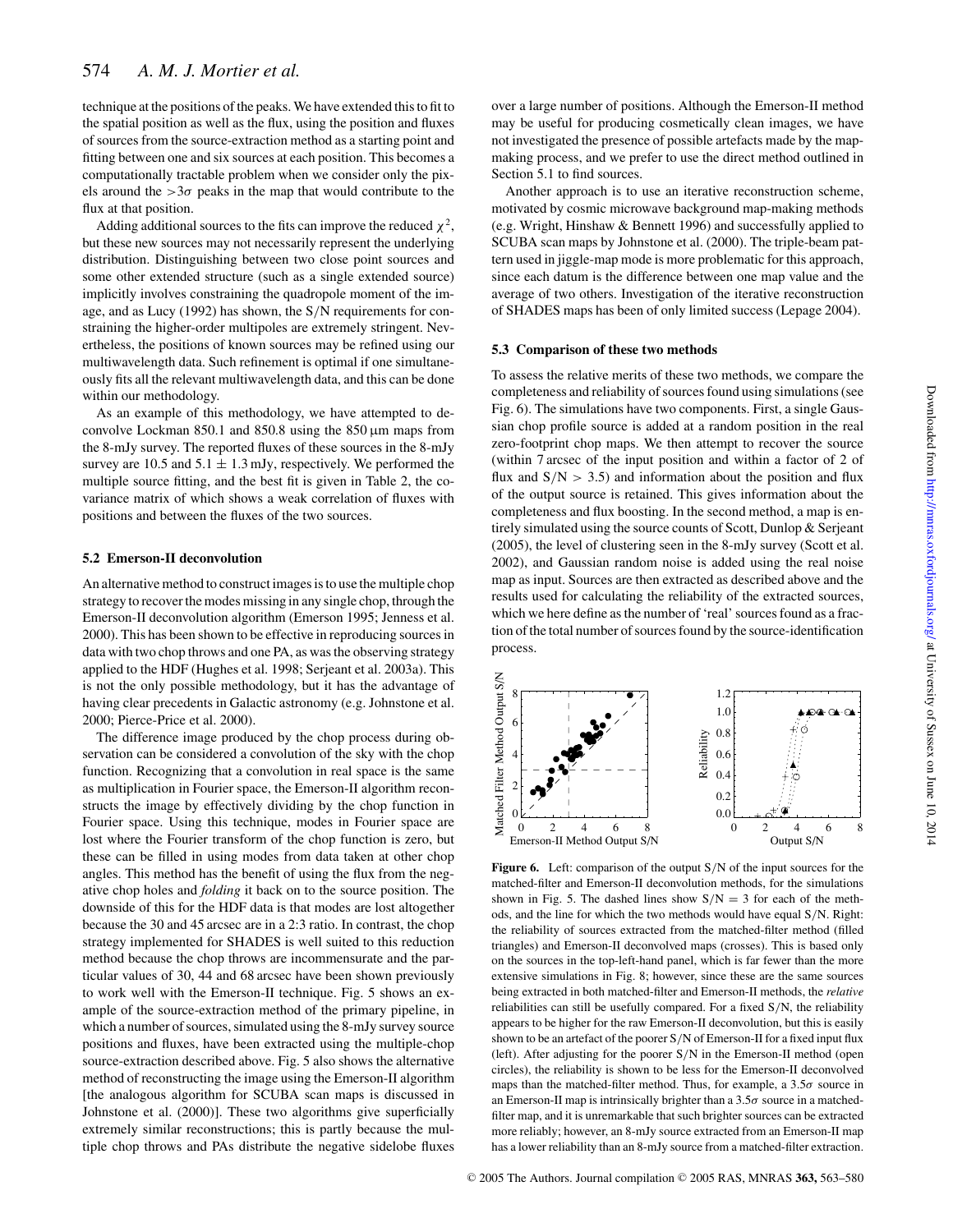The reliability of the Emerson-II method appears higher for a given S/N (crosses in Fig. 6) than the matched-filter method (filled triangles), but this is because the S/N for an individual source is lower in the Emerson-II method. After correcting for this S/N difference (open circles), it is clear that the matched filter has a higher reliability than Emerson-II for a given source (i.e. rather than a given  $S/N$ ).

# **6 RESULTS AND ANALYSIS**

#### **6.1 Progress**

A total of 1843 individual jiggle-maps, observed over 139 nights up to 2004 February, have been coadded into zero-footprint maps covering  $720$  arcmin<sup>2</sup>. The median noise level in the  $850$ - $\mu$ m data is  $2.2$  mJy and that of the 450- $\mu$ m data is 25 mJy. The data were taken within a range of weather conditions (JCMT grades 2–3) such that the mean  $\tau_{850} = 0.27 \pm 0.07$  and  $\tau_{450} = 1.45 \pm 0.44$ . Ninety-two per cent of the data have  $\tau_{850}$  in the range 0.20–0.48 and  $\tau_{450}$  in the range 0.94–2.78.

The areas covered by the survey to 2004 February are shown in Fig. 7. Note the uniformity of the noise levels within the central regions of the maps as designed, with the higher-noise regions visible around the perimeter where further observations are due to be taken. Although the SHADES data are taken only within the fixed weather conditions outlined above, the data taken at the start for the SXDF were taken with consistently poorer than average weather (grade 3), hence the higher noise level at the centre of the SXDF map. However, the depth is consistent across that area and varies only by  $\simeq 0.7$  mJy from the rest of the map. Also note the deep strip in the Lockman Hole East, taken during the SCUBA 8-mJy survey.

The source-extraction method can also yield sources near the edge of the map, which we choose to reject due to insufficient coverage/sampling and/or high noise values. These can be identified and removed from the source lists by creating a mask of the integration time convolved with the beam (which in our case rejects those regions near the edge of the map with little coverage) and rejection of those sources with large flux-density errors (typically greater than 10 mJy at 850  $\mu$ m and greater than 100 mJy at 450  $\mu$ m).

Using these criteria, simulations were carried out as described above in Section 5.3 for the full SHADES interim maps. These gave completeness, reliability and flux boosting effects as shown in Fig. 8. The expected completeness and reliability at  $3\sigma$ ,  $3.5\sigma$  and  $4\sigma$  are shown in Table 3.

Table 4 gives the number of sources at different significance cuts for each of the SHADES fields using the source-extraction method outlined above. In order to estimate the source-detection density,



**Figure 7.** Noise maps of the (top row) Lockman Hole East and (bottom row) SXDF for data taken up to 2004 February. For the 850-µm data (left column), the lowest contour level is 0.71 mJy with higher contours spaced by 0.71 mJy to a maximum level shown in the map of 5 mJy. For the 450-µm data (right column), the lowest contour level is 7.1 mJy with higher contours spaced by 7.1 mJy to a maximum level in the map of 50 mJy. Note the high levels of noise around the edges of the map, which will be reduced when more observations are taken.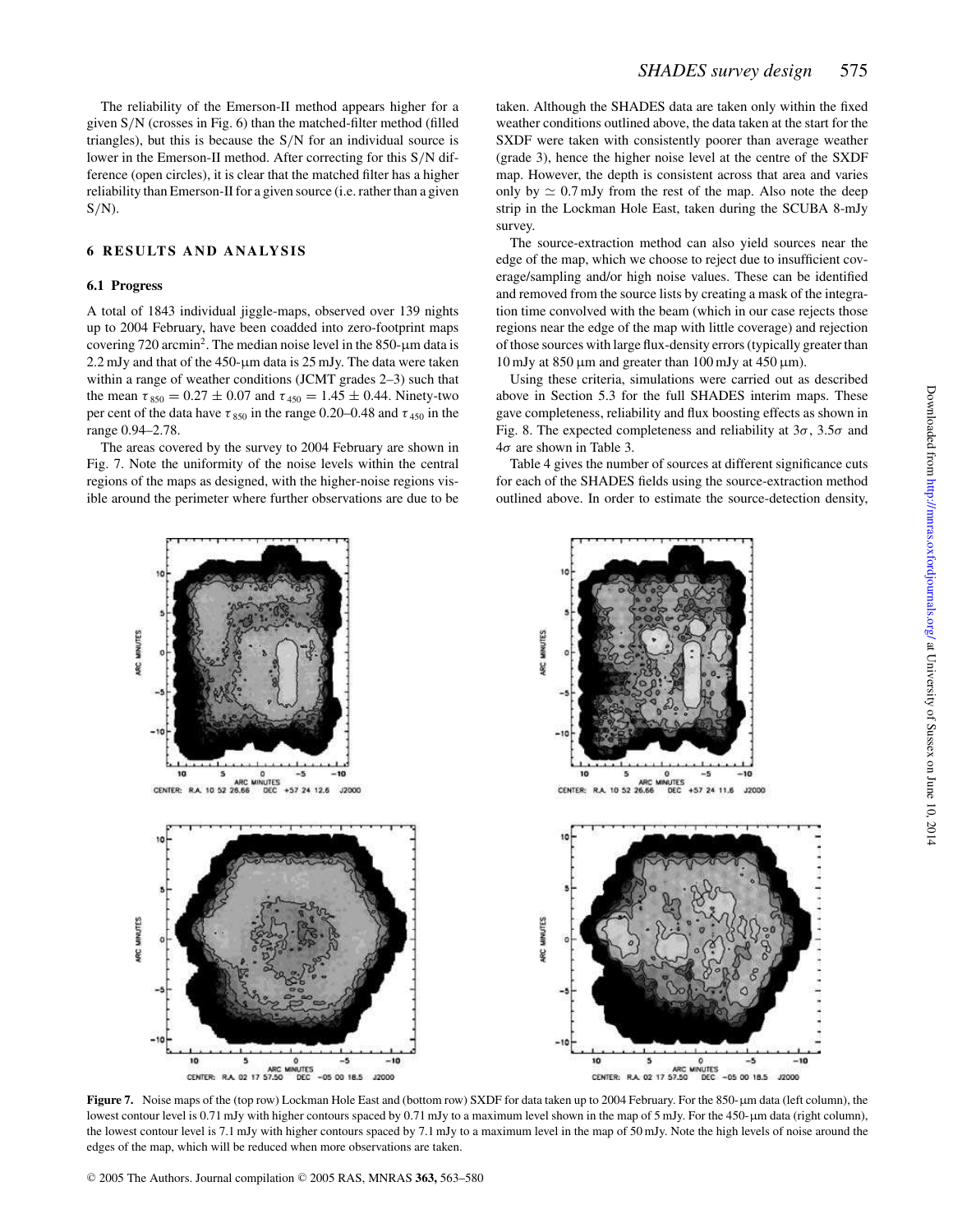

**Figure 8.** Completeness (top), flux boosting (middle) and reliability (bottom) for the Lockman Hole East (left) and SXDF (right).

**Table 3.** Comparison values of reliability (*R*), completeness (*C*), fluxboosting factor (*B*) and positional errors (*D*) at different threshold cuts for our two fields.

|             | R           | C           | B    | $D$ (arcsec) |
|-------------|-------------|-------------|------|--------------|
| LH          |             |             |      |              |
| $3.0\sigma$ | 48 per cent | 29 per cent | 1.47 | 2.90         |
| $3.5\sigma$ | 56 per cent | 46 per cent | 1.31 | 2.85         |
| $4.0\sigma$ | 62 per cent | 65 per cent | 1.21 | 2.79         |
| <b>SXDF</b> |             |             |      |              |
| $3.0\sigma$ | 50 per cent | 36 per cent | 1.45 | 2.89         |
| $3.5\sigma$ | 63 per cent | 57 per cent | 1.28 | 2.73         |
| $4.0\sigma$ | 73 per cent | 76 per cent | 1.18 | 2.57         |

we have conservatively considered only those sources that are also found in two independent reductions, our so-called consensus list (which will be discussed in future papers). This in effect means that, for sources of modest significance in the range  $3-3.5\sigma$ , we only

Table 4. Number of sources at 850  $\mu$ m greater than the S/N cut used in the source-extraction procedure. Note the steep negative slope. Numbers in brackets are the estimated number of statistically spurious sources assuming Gaussian noise.

| S/N                                      | $N(>S/N)$ Lockman  | $N(>S/N)$ SXDF     |
|------------------------------------------|--------------------|--------------------|
| 1.0                                      | 1773 (1530)        | 1372 (1128)        |
| 2.0                                      | 648 (220)          | 524 (162)          |
| 3.0                                      | 98 (13)            | 106(10)            |
| 3.5                                      | 46 (2.25)          | 40(1.66)           |
| 4.0                                      | 24(0.3)            | 16(0.2)            |
| 5.0                                      | 6(0)               | 4(0)               |
| 6.0                                      | 2(0)               | 2(0)               |
| 6.5                                      | 1(0)               | 1(0)               |
| Median $1\sigma$ noise<br>at $850 \mu m$ | $2.28 \text{ mJy}$ | $2.14 \text{ mJy}$ |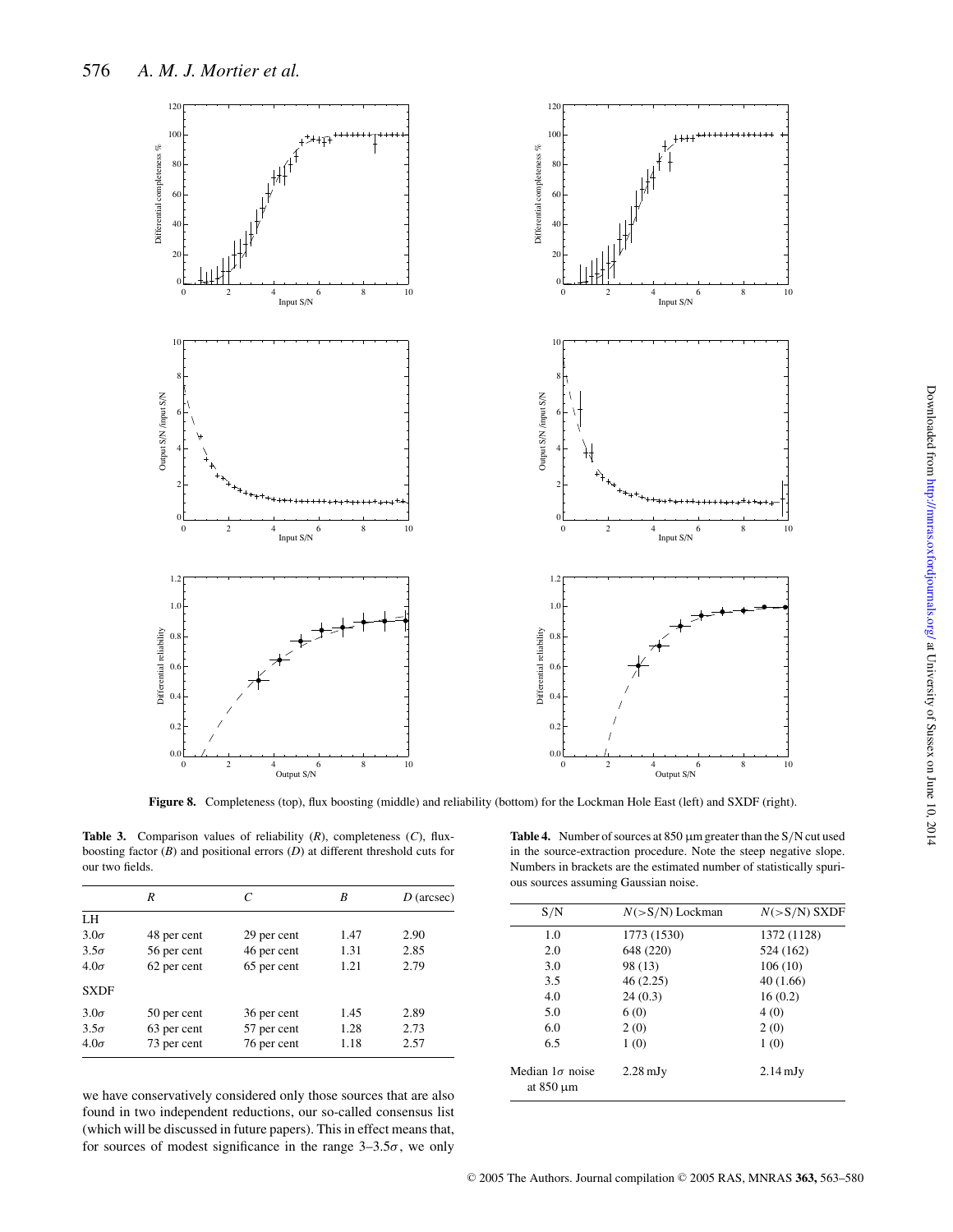consider those that are reproduced in all four reductions undertaken so far.

In the Lockman Hole East map, 69 sources have been identified with  $S/N \ge 3$  of which 47 have  $S/N \ge 3.5$ . In the SXDF, 61 sources have been identified with  $S/N \ge 3$ , of which 53 have  $S/N \ge 3.5$ . Thus, with 40 per cent of the data taken, SHADES has produced a sample of 100 sources at 850  $\mu$ m with S/N  $\geq$  3.5.

The implied surface density of sources with  $S/N \geq 3\sigma$  is therefore  $653 \pm 57$  sources deg<sup>-2</sup>. The error on the estimated source density is calculated using the Poisson error on the data (i.e. the number of sources observed), corrected for the area considered. The source density is likely to be an underestimate since parts of the maps have only been covered by a single chop at this time and consequently have a higher noise level. However, the uncorrected source density is consistent with a surface density of point sources more than sufficient for the science goals described in this paper.

Fig. 9 shows the S/N histogram of the new maps. A Gaussian can be fitted to the  $S/N$  data, though at high  $S/N$  levels an excess above this fit shows there are real sources in the map. This is seen to be the case with the SXDF observations; in the Lockman Hole, the effect of the combination of the deep strip (at one chop throw only) and the noisier edges is evident from the higher excess of pixels at higher S/N compared to the SXDF. The Lockman Hole deep strip has one chop throw only, so we also see an excess at large negative S/N due to the sidelobes of the sources in this deep strip. This negative excess is also present in the SXDF maps, but at a much lower level because our chop strategy deliberately reduces the chop holes (see Fig. 5). If there were no sources in the map, the plot should follow the Gaussian shape. Instead, it is possible to see the statistical detections at higher S/N as an excess of pixels with that  $S/N$ , especially at 850  $\mu$ m. Also, assuming Gaussian random noise, we would expect to find 0.62 per cent of the survey beams to contain spurious detections at the  $2.5\sigma$  level. This would mean that if there were no real sources in the map, we would expect to see a total of about 60 spurious sources in the Lockman Hole maps so far, and 44 spurious sources in the SXDF assuming a beam size of 14 arcsec at 850 µm. Instead we detect approximately 270 source candidates at  $\geq 2.5\sigma$  in the Lockman Hole map and 250 source candidates in the SXDF map. We have extended this analysis to other  $\sigma$  cuts in Table 4.

#### **6.2 Comparison with the 8-mJy survey**

A reanalysis of the 8-mJy survey Lockman Hole East data was carried out in order to test the new pipeline. Of the 21 published sources at greater than 3.5σ (Scott et al. 2002), 4 (LE850.9, 10, 15 and 20) were rejected by Ivison et al. (2002) because they have  $\sigma_{850}$  > 3 mJy. This leaves 17. Of these, 12 were found using the new analysis method. Of the 12 8-mJy survey sources with S/N greater than 3.5 that have been reproduced, two lack a radio ID (LE850.4 and 11). The possible implications of this were outlined in Section 2.1. For those sources reproduced, Table 5 shows the S/N of the source in the new reduction. For those sources not reproduced, the S/N at the position of the original 8-mJy survey 'detection' is shown.



Figure 9. S/N histograms of the point-source-filtered SHADES maps, with a Gaussian fit to the data plotted as a dashed line. The noise levels are derived from the bolometer readouts using the methodology described in Section 4.2, which are used in the map-making (Section 4.5) and source-extraction (Section 5.1) procedures. Top left-hand panel: Lockman Hole 850-µm map – mean −0.01, variance 1.07. Top right-hand panel: Lockman Hole 450-µm map – mean −0.01, variance 1.02. Bottom:Left SXDF 850-µm map – mean −0.04, variance 1.15. Bottom left-hand panel: SXDF 450-µm map – mean −0.00, variance 1.11. Note the very close fit to the data at  $450 \,\mu m$  and the excess S/N at  $850 \,\mu m$ .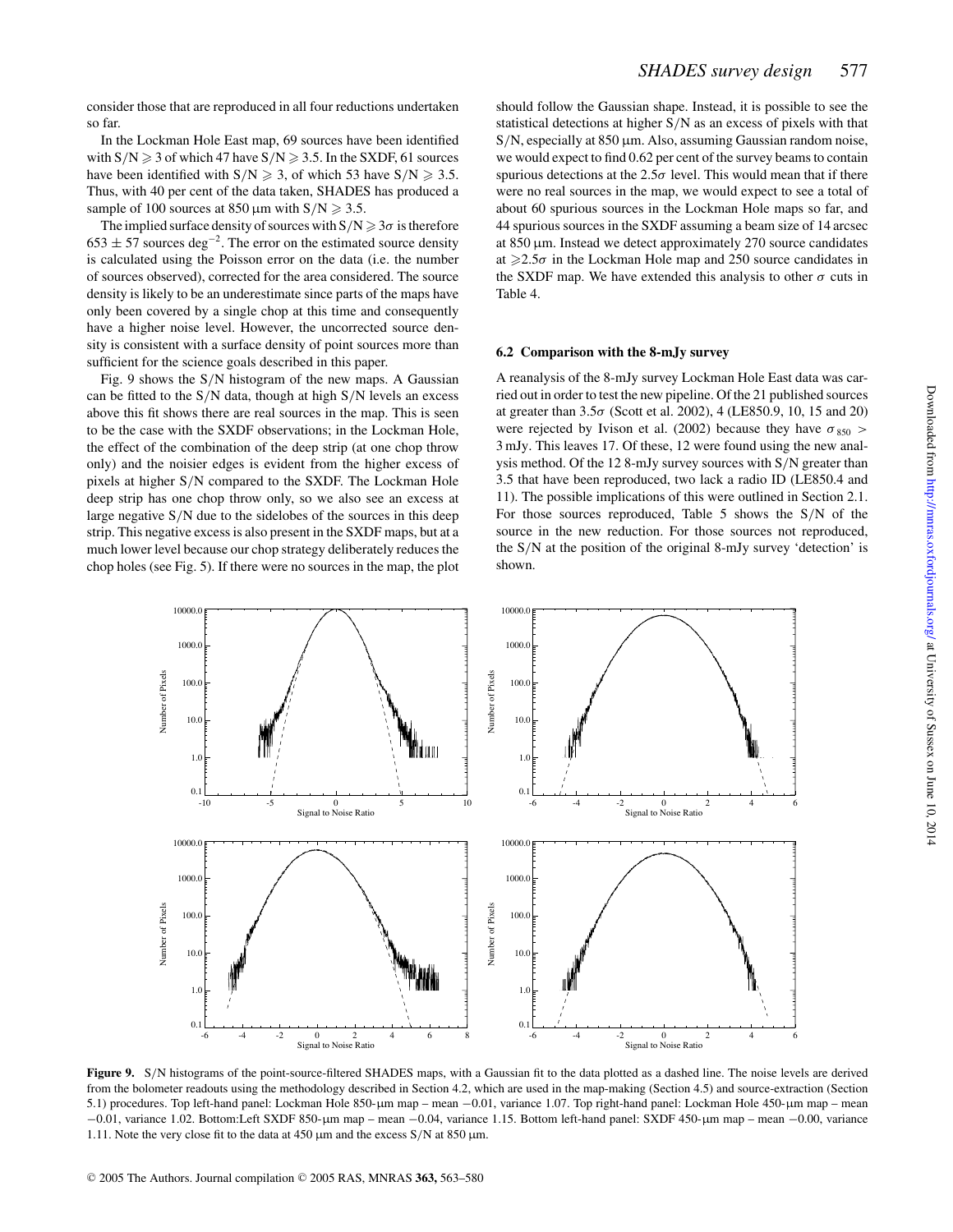

**Figure 10.** A simulation of Eddington bias for a sample of 10 000 sources with  $1\sigma$  equal to one flux unit. Although flux boosting does occur for a fraction of the simulated sources, the actual sources detected between  $3\sigma$ and  $3.5\sigma$  vary between individual observations because of the random effect of the noise. Of the 10 000 sources simulated here, ∼2600 were found with S/N between  $3\sigma$  and  $3.5\sigma$  in the first and/or second observations, but only 535 were found with S/N in the range  $3\sigma - 3.5\sigma$  in the first observation and  $>3\sigma$  in the second. Therefore, when applying a significance threshold, the lower-significance source lists derived from each observation are markedly different, despite the fact that both observations yield clearly consistent Eddington-biased source counts.

Of the sources previously detected between 3 and  $3.5\sigma$ , only two have been confirmed as peaks in the S/N distribution, and one source has positive flux at the position with S/N of greater than 3. Extra chop data in the area have confirmed one source at a significance level greater than  $3.5\sigma$  (LE850.29).

Only one of the nine missing sources originally found at a significance level greater than  $3.5\sigma$  has a robust radio identification. This is source LE850.6, which has been resolved into two sources, but neither of the new peaks lies within 7 arcsec of the original source position. Note that further analysis of the Ivison et al. (2002) radio identifications in the Lockman Hole was carried out by Greve et al. (2004) and their results are used here. Source LE850.13 has been lost using this data-reduction method and does not return when all six chop data are added to the region.

One possibility is that the missing Scott et al. (2002) sources were spurious, perhaps due to weak bolometer noise spikes that escaped clipping in the earlier analysis. However, this cannot be the whole explanation since there is a weak positive signal in the positions of the missing sources [as quoted by (Scott et al. 2002); see Table 5] in our refined reanalysis.

One other possibility that could lead to *apparently* spurious sources, in the sense that the sources seem to be non-repeatable, is Eddington bias (Eddington 1913). This bias, sometimes confused with Malmquist bias (Teerikorpi 1997), describes a feature of observing a population of objects above a given flux limit with a negative-sloping source count. Random errors in the flux measurements of the objects can systematically alter the source counts measured above the flux limit, such that more sources have their flux densities boosted above the flux limit, than those that fall below the limit. This makes there appear to be more sources close to the flux limit than in the true population, the effect being more pronounced for lower S/N thresholds. A simulation of this effect on 10 000 sources can be seen in Fig. 10. When observations are repeated, different sources are boosted above the flux limit while others again drop below the flux limit. The number of sources observed in each of Table 5. The S/N of the sources using the new data-reduction software, applied to the 8-mJy survey data only. The S/N quoted is of the source that corresponds to the old source (less than 7 arcsec from the original 8-mJy survey source). Radio identifications are from Greve et al. (2004) and selected such that the probability that an apparent radio-source identification could be the result of chance is  $p < 0.05$ . Of the nine sources in the original  $S/N \ge 3.5$  list that have now been lost, four have already been rejected by Ivison et al. (2002) as likely reduction artefacts or seriously flux-boosted sources extracted from the high-noise regions of the original 8-mJy maps (LE850.9, 10, 15 and 20, marked by an asterisk). Source LE850.6 has been resolved into two blended sources, but does not strictly have a peak within 7 arcsec of the original source. The new sources found from our reduction are named with the prefix LE850.M, and do not appear in the current consensus lists. Not listed here are the eight sources found by our algorithm that *do* appear in the consensus reduction.

| 8-mJy source          | $8$ -mJy $S/N$ | New $S/N$ | Radio ID?                |
|-----------------------|----------------|-----------|--------------------------|
| LE850.1               | 8.1            | 8.0       | Yes                      |
| LE850.2               | 5.2            | 5.1       | Yes                      |
| LE850.3               | 5.1            | 3.9       | Yes                      |
| LE850.4               | 5.0            | 5.1       | N <sub>o</sub>           |
| LE850.5               | 4.6            | 2.0       | No                       |
| LE850.6               | 4.5            | 2.8       | Yes                      |
| LE850.7               | 4.5            | 4.0       | Yes                      |
| LE850.8               | 4.4            | 3.8       | Yes                      |
| LE850.9*              | 4.2            | 0.8       | N <sub>o</sub>           |
| $LE850.10*$           | 4.2            | 1.5       | N <sub>0</sub>           |
| LE850.11 <sup>a</sup> | 4.1            | 4.3       | N <sub>o</sub>           |
| LE850.12              | 4.0            | 4.3       | Yes                      |
| LE850.13              | 3.7            | 1.4       | No                       |
| LE850.14              | 3.6            | 5.2       | Yes                      |
| LE850.15*             | 3.6            | 1.8       | N <sub>o</sub>           |
| LE850.16              | 3.6            | 4.3       | Yes                      |
| LE850.17              | 3.5            | 1.3       | N <sub>0</sub>           |
| LE850.18              | 3.5            | 4.2       | Yes                      |
| LE850.19              | 3.5            | 1.7       | No                       |
| LE850.20*             | 3.5            | 0.2       | No                       |
| LE850.21              | 3.5            | 4.0       | Yes                      |
| LE850.27              | 3.4            | 3.3       | N/A                      |
| LE850.29              | 3.3            | 4.7       | N/A                      |
| LE850.32              | 3.2            | 3.2       | N/A                      |
| LE850.M1              |                | 3.88      | Yes                      |
| LE850.M2              |                | 3.77      | $\overline{\mathcal{L}}$ |
| LE850.M3              |                | 3.73      | N/A                      |
| LE850.M4              |                | 3.51      | N/A                      |

<sup>*a*</sup>Source rejected in Ivison et al. (2002) for its high noise value but considered robust here.

the first and second observations with a  $S/N$  in the range  $3-3.5\sigma$  is  $\sim$ 2600, but the number of sources with S/N in the range 3–3.5 $\sigma$  in the first observation and  $>3\sigma$  in second is only 535. In this way, it is possible to have up to 80 per cent of the  $3-3.5\sigma$  sources not appearing in both samples. This 80 per cent is made up of those sources that are flux boosted in the first observation and not in the second, or vice versa, and it will happen even if all the  $3\sigma - 3.5\sigma$  lists are 100 per cent reliable. By reanalysing the noise in the 8-mJy survey maps, we have reweighted the observations, and effectively resampled the noise, although the effect will probably be smaller than that shown in Fig. 10 because the raw data are the same and it is the dominant sky noise that has been remeasured. This might explain why the lower significance  $3\sigma - 3.5\sigma$  source lists from the 8-mJy survey data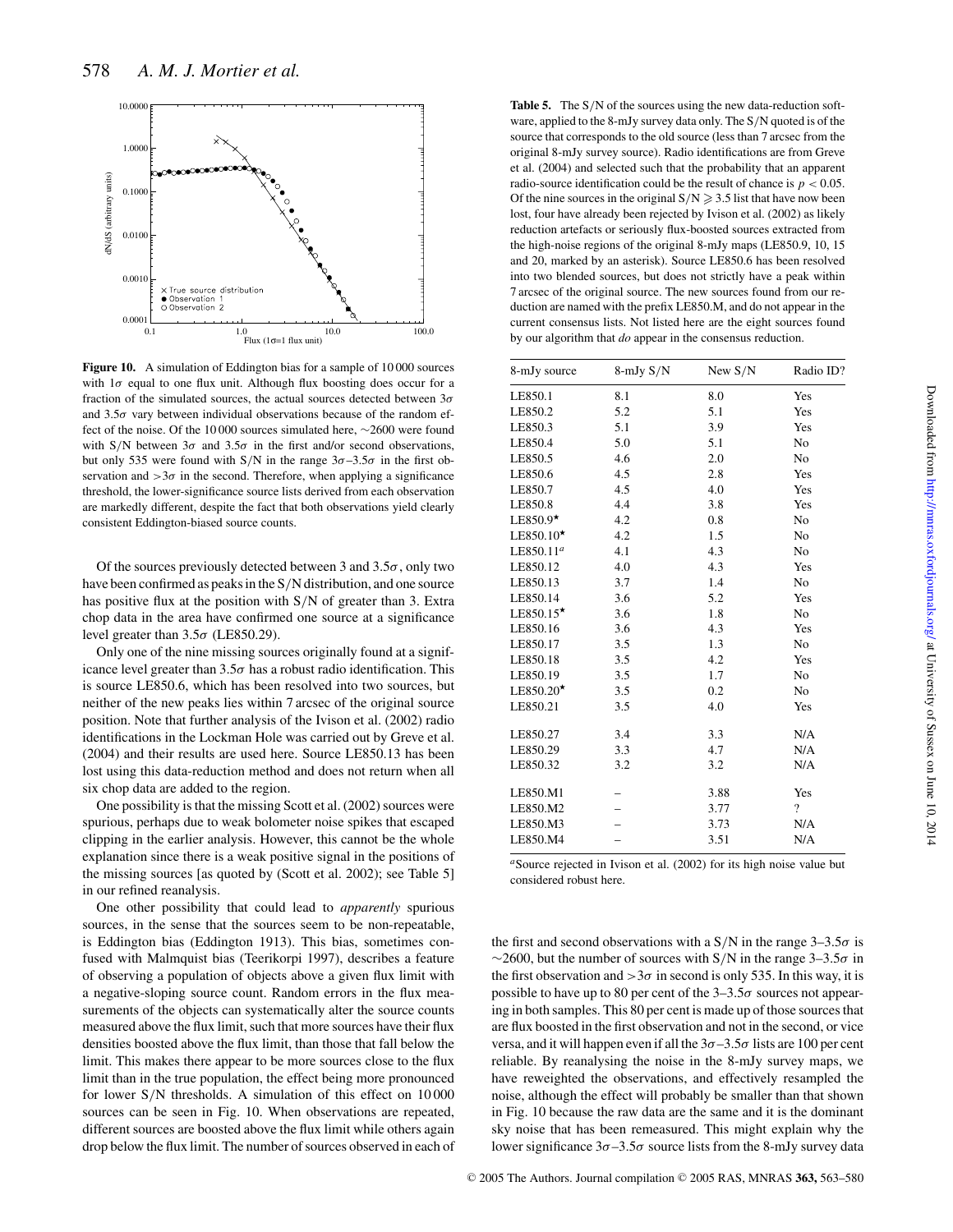reduction and the SHADES data reduction contain only three sources in common.

# 15 new  $\geq 3.5\sigma$  sources have been identified using the new sourceextraction method in the 8-mJy survey area, of which only seven are not also in the consensus lists. Three of these 15 have noise greater than 3 mJy. One of the new sources in the consensus list was first reported in full detail in Serjeant et al. (2004) with two possible *Spitzer* detections, which agree strongly with the radio identifications presented there. Although not detected at  $450$  and  $1200 \,\mu m$ , weak positive signals of  $1.6\sigma$  and  $1.8\sigma$  have been found at this source position in both maps. The four sources *not* in the consensus list and with noise less than 3 mJy are listed in Table 5.

A future paper will perform a detailed comparison of the pipelines over all the SHADES area, that is, not just restricted to the 8-mJy Lockman Hole Field.

# **7 CONCLUSIONS AND SURVEY PROGRESS**

To 2004 February, the SHADES areas covered a region of 720 arcmin<sup>2</sup> (approximately 40 per cent of the total expected area) using 1843 individual jiggle maps that have been observed over 139 nights during the period 1998 March–2004 February.

Source extraction from these maps indicates at least 653  $\pm$ 57 sources deg<sup>-2</sup> having S/N > 3 at 850 μm in these survey fields (uncorrected for Eddington bias), consistent with a surface density of point sources more than sufficient for the science goals described in this paper.

This paper has outlined the SHADES survey goals, data-taking and data-reduction strategies, as part of which a new SCUBA reduction pipeline has been developed using IDL, based upon the reduction pipeline used for the 8-mJy survey. A test of this data-reduction and source-extraction method was made by comparing the new maps with the sources extracted from the original 8-mJy survey Lockman Hole East maps that form a subset of the SHADES maps. Of the 17 more secure ( $\geq 3.5\sigma$ ) sources in the 8-mJy survey, 12 have been reconfirmed, of which 10 have radio identifications. 13 new candidate sources with  $S/N \ge 3.5$  and  $(\sigma_{850} < 3.5$  mJy) have been identified using the new data-reduction method, nine of which appear in the consensus between other reductions, which will be discussed in future papers.

A full presentation and analysis of the submm source counts derived from the interim SHADES maps discussed here will be presented in a separate paper. This paper will also compare the results of the data-reduction and source-extraction described here, with the outcome of three further independent reductions/extractions carried out at IfA Edinburgh, INAOE Mexico, and UBC Vancouver.

The SHADES consortium maintains a public web page at http://www.roe.ac.uk/ifa/shades/.

# **ACKNOWLEDGMENTS**

Major parts of this work were supported by PPARC and by the Canadian NSERC. This work is also supported by Nuffield Foundation Grant number NAL/00529/G. AJB, ACE, OA, PNB and IRS acknowledge the Royal Society for generous funding. DHH, IA and JW are supported by CONACYT grants 39953-F and 39548-F. CPP acknowledges a European Union Fellowship to Japan. EvK acknowledges funding by the Austrian Science Foundation FWF under grant P15868. The JCMT is operated by the Joint Astronomy Centre on behalf of the UK Particle Physics and Astronomy Research Council, the Canadian National Research Council and the Netherland Organization for Scientific Research.

#### **REFERENCES**

- Alexander D. et al., 2003, AJ, 125, 383
- Alexander D. M., Smail I., Bauer F. E., Chapman S. C., Blain A. W., Brandt W. N., Ivison R. J., 2005, Nat, 434, 738
- Almaini O., Lawrence A., Boyle B. J., 1999, MNRAS, 305, L59
- Almaini O. et al., 2003, MNRAS, 338, 303
- Archibald E. N. et al., 2002, MNRAS, 336, 1
- Aretxaga I., Hughes D. H., Chapin E. L., Gaztañaga E., Dunlop J. S., Ivison R. J., 2003, MNRAS, 342, 759
- Aretxaga I., Hughes D. H., Dunlop J. S., 2005, MNRAS, 358, 1240
- Barger A. J., Cowie L. L., Sanders D. B., Fulton E., Taniguchi Y., Sato Y., Kawara K., Okuda H., 1998, Nat, 394, 248
- Barger A. J., Cowie L. L., Sanders D. B., 1999, ApJ, 518, L5
- Barger A. J., Cowie L. L., Richards E. A., 2000, AJ, 119, 2092
- Barger A. J., Cowie L. L., Mushotzky R. F., Richards E. A., 2001, AJ, 121, 662
- Baugh C. M., Cole S., Frenk C. S., Lacey C. G., 1998, ApJ, 498, 504
- Baugh C. M., Lacey C. G., Frenk C. S., Granato G. L., Silva L., Bressan A., Benson A. J., Cole S., 2005, MNRAS, 356, 1191
- Bautz M. W., Malm M. R., Baganoff F. K., Ricker G. R., Canizares C. R., Brandt W. N., Hornschemeier A. E., Garmire G. P., 2000, ApJ, 543, L119
- Bell E. F. et al., 2004, ApJ, 608, 752
- Blain A. W., 1999, MNRAS, 309, 955
- Blain A. W., Longair M. S., 1996, MNRAS, 279, 847
- Blain A. W., Jameson A., Smail I., Longair M. S., Kneib J.-P., Ivison R. J., 1999, MNRAS, 309, 715
- Blain A. W., Barnard V. E., Chapman S. C., 2003, MNRAS, 338, 733
- Blain A. W., Chapman S. C., Smail I., Ivison R. J., 2004a, ApJ, 611, 52
- Blain A. W., Chapman S., Smail I., Ivison R. J., 2004b, ApJ, 611, 725
- Borys C., Chapman S., Halpern M., Scott D., 2003, MNRAS, 344, 385
- Borys C., Scott D., Chapman S. C., Halpern M., Nandra K., Pope A., 2004, MNRAS, 355, 485
- Carilli C. L., Yun M. S., 1999, ApJ, 513, L13
- Charmandaris V. et al., 2004, ApJS, 154, 142
- Chapman S., Blain A. W., Ivison, R. J., Smail I., 2003, Nat, 422, 695
- Chapman S., Blain A. W., Smail I., Ivison R. J., 2005, ApJ, 622, 772
- Clements D. et al., 2004, MNRAS, 351, 447
- Cole S., Lacey C. G., Baugh C. M., Frenk C. S., 2000, MNRAS, 319, 168 Dole H. et al., 2004, ApJS, 154, 87
- Downes D. et al., 1999, A&A, 347, 809
- Dunlop J. S., 2002, in Metcalfe N., Shanks T., eds, ASP Conf. Ser. Vol. 283, A New Era in Cosmology. Astron. Soc. Pac., San Francisco, p. 381
- Dunlop J. et al., 2004, MNRAS, 350, 769
- Dunne L., Clements D. L., Eales S. A., 2000, MNRAS, 319, 813
- Dwek E. et al., 1998, ApJ, 508, 106
- Eales S., Lilly S., Gear W., Dunne L., Bond J. R., Hammer F., Le Févre O., Crampton D., 1999, ApJ, 515, 518
- Eales S., Lilly S., Webb T., Dunne L., Gear W., Clements D., Yun M., 2000, AJ, 120, 2244
- Eddington A. S., 1913, MNRAS, 73, 359
- Efstathiou A., Rowan-Robinson M., 2003, MNRAS, 343, 322
- Efstathiou A., Hough J. H., Young S., 1995, MNRAS, 277, 1134
- Efstathiou A., Rowan-Robinson M., Siebenmorgen R., 2000, MNRAS, 313, 734
- Egami E. et al., 2004, ApJS, 154, 130
- Elbaz D., Cesarsky C. J., Chanial P., Aussel H., Franceschini A., Fadda D., Chary R. R., 2002, A&A, 384, 848
- Emerson D., 1995, in Emerson D. T., Payne J. M., eds, ASP Conf. Ser. Vol. 75, Multi-Feed Systems for Radio Telescopes. Astron. Soc. Pac., San Francisco, p. 309
- Fabian A. C. et al., 2000, MNRAS, 315, L8
- Farrah D., Serjeant S., Efstathiou A., Rowan-Robinson M., Verma A., 2002, MNRAS, 335, 1163
- Farrah D., Fox M., Rowan-Robinson M., Clements D., Afonso J., 2004, ApJ, 603, 489
- Fazio et al., 2004, ApJS, 154, 39